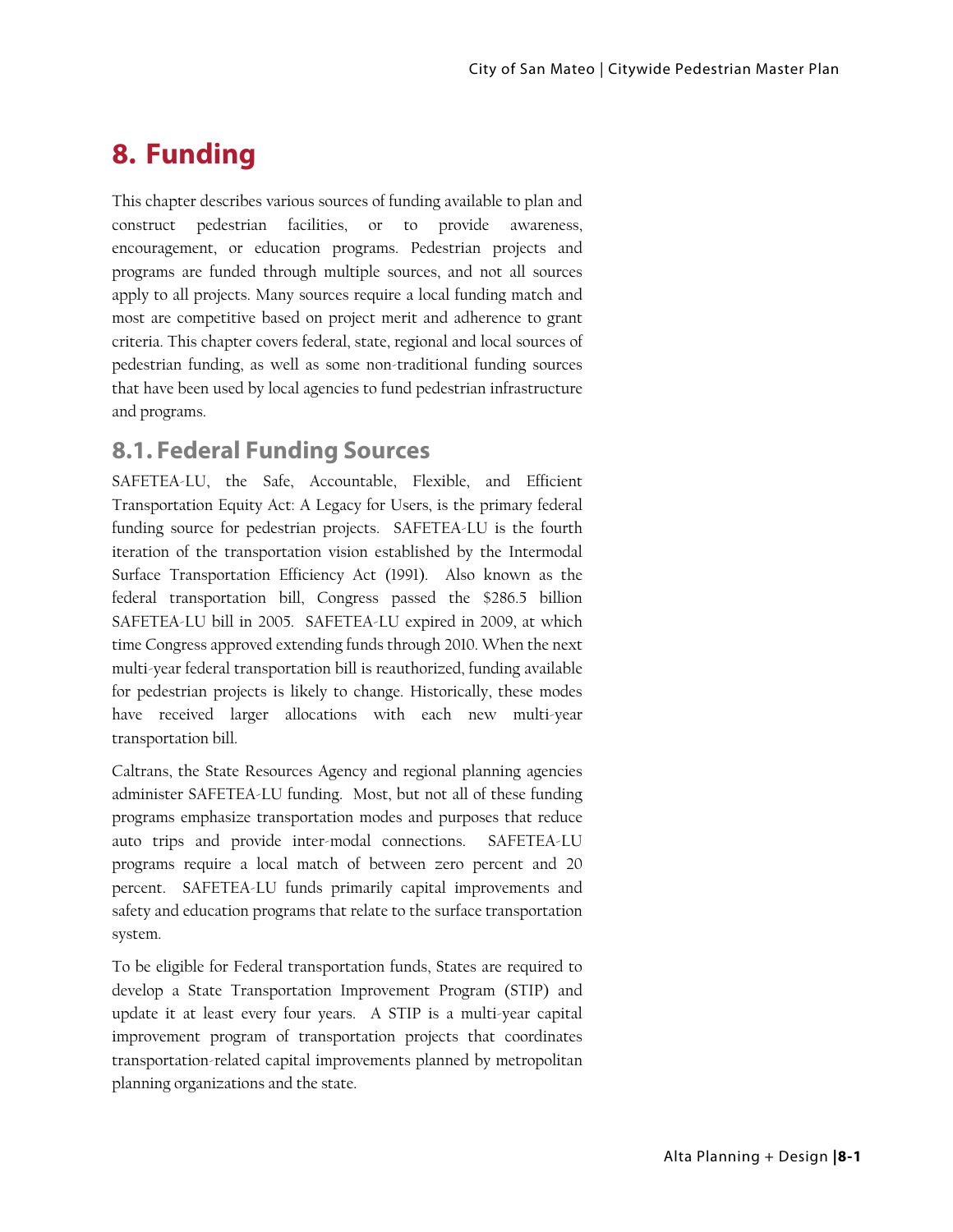To be included in the STIP, projects must be identified either in the Interregional Transportation Improvement Plan (ITIP), which is prepared by Caltrans, or in the Regional Transportation Improvement Plan (RTIP), which in the Bay Area is prepared by the Metropolitan Transportation Commission. Pedestrian improvements are eligible for inclusion. Caltrans updates the STIP every two years.

The following programs are administered by the Federal government.

#### **8.1.1. Transportation, Community and System Preservation (TCSP) Program**

The Transportation, Community and System Preservation (TCSP) Program provides federal funding for transit oriented development, traffic calming and other projects that improve the efficiency of the transportation system, reduce the impact on the environment, and provide efficient access to jobs, services and trade centers. The program provides communities with the resources to explore the integration of their transportation system with community preservation and environmental activities. TCSP Program funds require a 20 percent match. Congress appropriated \$204 million to this program in Fiscal Year 2009. Funding has been extended under a continuing resolution for FY 2010.

Online resource: www.fhwa.dot.gov/tcsp/

#### **8.1.2. Rivers, Trails and Conservation Assistance Program**

The Rivers, Trails and Conservation Assistance Program (RTCA) is a National Parks Service program that provides technical assistance via direct staff involvement, to establish and restore greenways, rivers, trails, watersheds and open space. The RTCA program provides only for planning assistance—there are no implementation monies available. Projects are prioritized for assistance based upon criteria that include conserving significant community resources, fostering cooperation between agencies, serving a large number of users, encouraging public involvement in planning and implementation and focusing on lasting accomplishments.

Online resource:

www.nps.gov/ncrc/programs/rtca/contactus/cu\_apply.html

#### **8.1.3. National Scenic Byways Program**

The National Scenic Byways Program identifies roads with outstanding scenic, historic, and cultural, natural, recreational, and archaeological qualities as National Scenic Byways. The program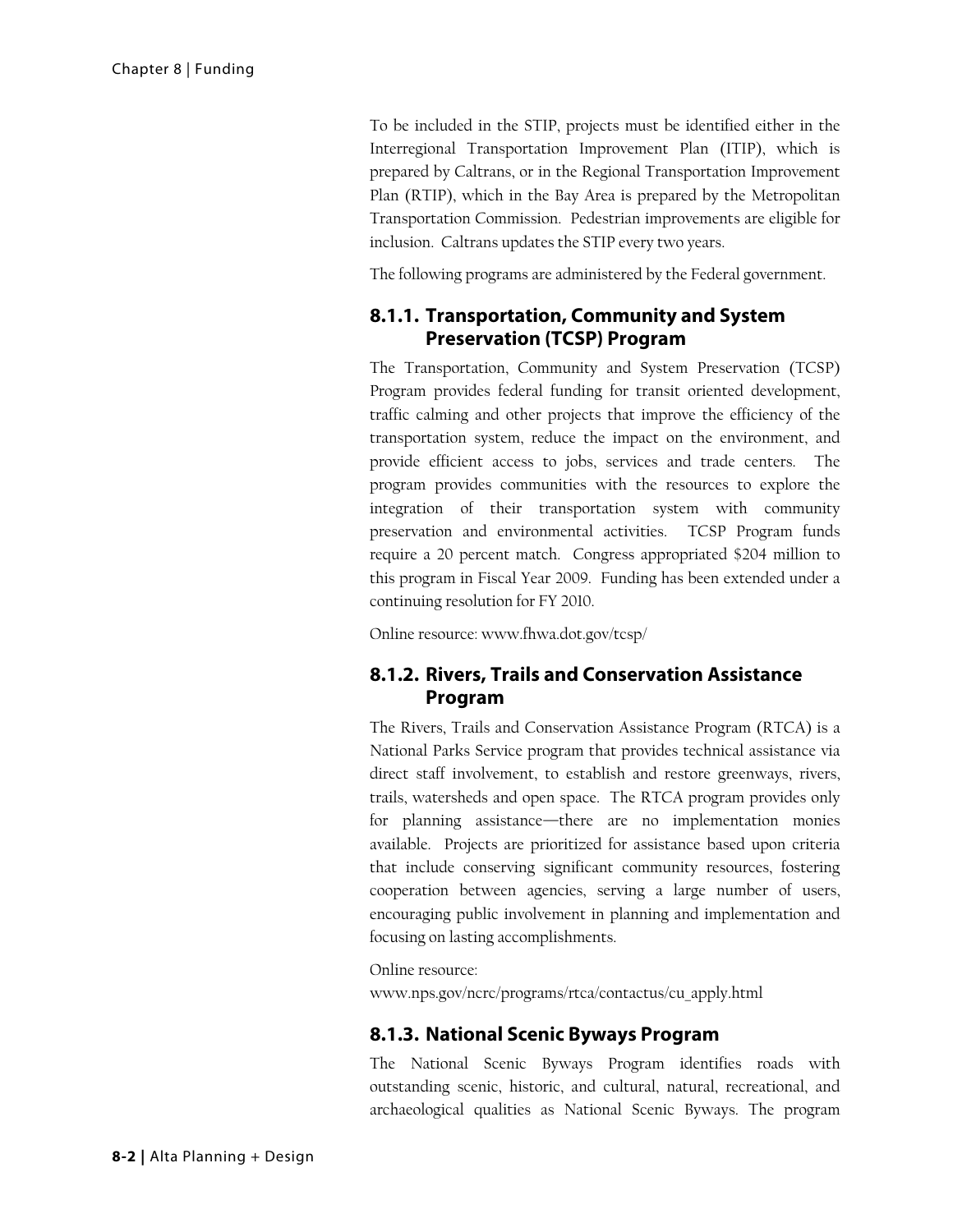provides funding for scenic byway projects and for planning, designing, and developing scenic byway programs. There is a 20 percent match requirement. National Scenic Byways Program can be used to fund pedestrian facilities, intersection improvements, interpretive facilities, user maps and other publications. Within San Mateo County, Highway 1 is a National Scenic Byway, and Highways 280 and 35 are State Scenic Byways.

Nationally, \$3 million were available each fiscal year between 2006 and 2009. Grant applications for National Scenic Byways Programs are forwarded to the FHWA division office by the state or tribal scenic byways coordinator.

Federal Fact Sheet: www.fhwa.dot.gov/safetealu/factsheets/scenic.htm

National Scenic Byways Program: www.bywaysonline.org/grants/

#### **8.1.4. Paul S. Sarbanes Transit in Parks Program**

Paul S. Sarbanes Transit in Parks and Public Lands Program, formerly the Alternative Transportation in Parks and Public Lands (ATPPL) Program, funds transportation modes that reduce congestion in parks and public lands. The program funds planning and capital expenses for alternative modes in state and national lands, including multi-use paths. Any local, state, federal agency or tribal group that manages federal lands may apply for funds. Project awards range from \$40,000 to \$3 million.

Online resource: www.fta.dot.gov/funding/grants/grants\_financing\_6106.html

# **8.2. State-Administered Funding**

The State of California uses both federal sources (such as the Recreational Trails Program) and its own budget to fund pedestrian projects and programs. In some cases, such as Safe Routes to School, Office of Traffic Safety, and Environmental Justice grants, project sponsors apply directly to the State for funding. In others, such as Bay Trail grants, sponsors apply to a regional agency.

#### **8.2.1. Federal Safe Routes to School (SRTS) and California Safe Routes to School (SR2S)**

Caltrans administers funding for Safe Routes to School projects through two separate and distinct programs: the state-legislated Program (SR2S) and the federally-legislated Program (SRTS). Both programs competitively award reimbursement grants with the goal of increasing the number of children who walk or bicycle to school.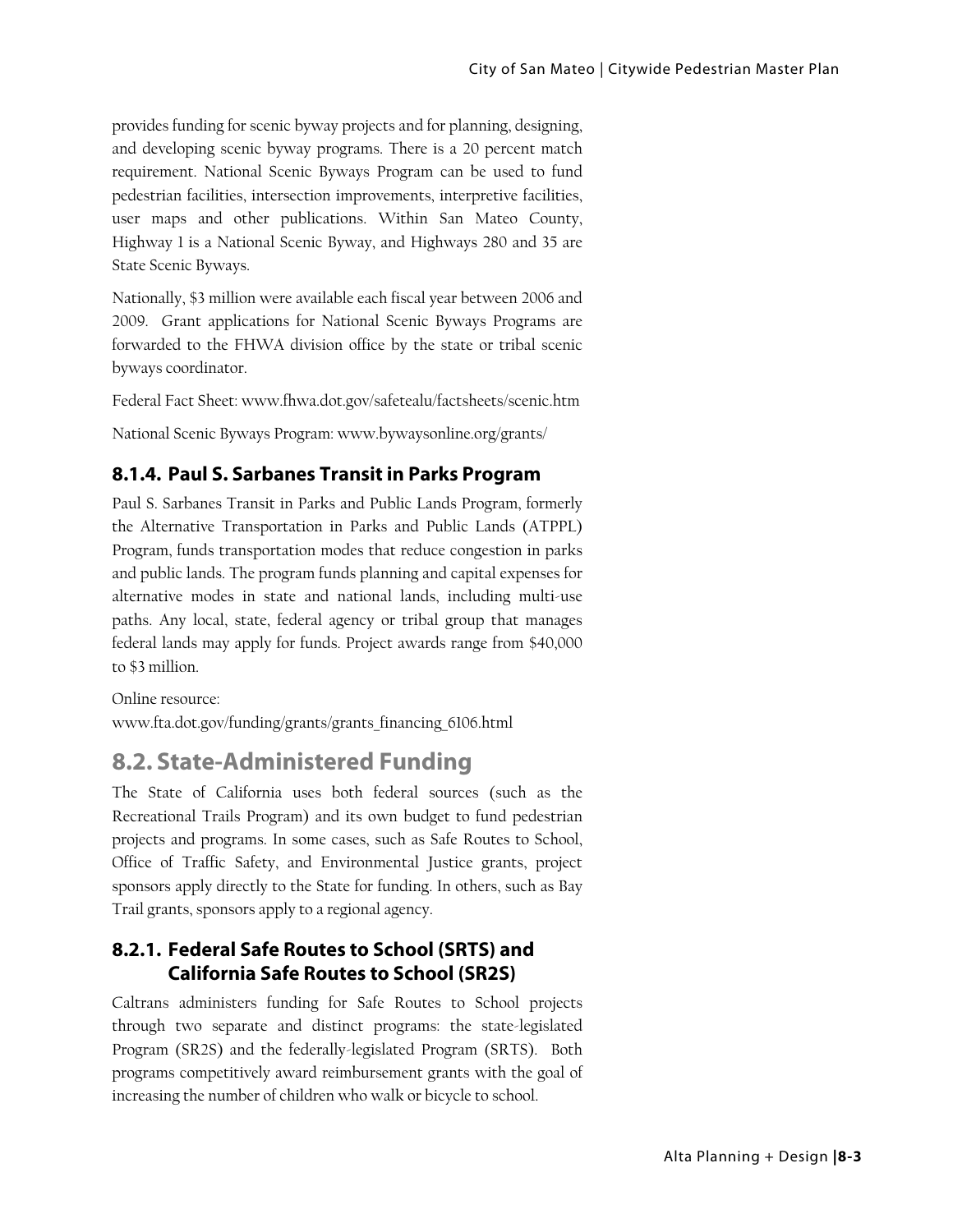California Safe Routes to School Program expires December 21, 2012, requires a 10 percent local match, is eligible to cities and counties, and targets children in grades K-12. The fund is primarily for construction, but applicants may use up to 10 percent of the program funds for education, encouragement, enforcement and evaluation activities. Cycle 9 provided \$24.25 million for FY 10/11.

The Federal Safe Routes to School Program has been extended through December 31, 2011, and may be included in the future federal transportation bill. Cities, counties, school districts, non-profits, and tribal organizations are eligible for the 100 percent reimbursable funds that target children in grades K-8. Applicants may use funds for construction or for education, encouragement, enforcement, and evaluation activities. Construction must be within two miles of a grade school or middle school. Cycle 1 provided \$42 million for FY 10/11 and 11/12 which may be adjusted pending a new federal transportation bill.

Online resource:

www.dot.ca.gov/hq/LocalPrograms/saferoutes/saferoutes.htm

#### **8.2.2. Recreational Trails Program**

The Recreational Trails Program (RTP) of SAFETEA-LU allocates funds to states to develop and maintain recreational trails and trailrelated facilities for both non-motorized and motorized recreational trail uses. Examples of trail uses include hiking, bicycling, in-line skating, equestrian use, and other non-motorized and motorized uses. The State Department of Parks and Recreation administers RTP funds in California. A minimum 12 percent of local match is required. California received a \$1.3 million apportionment for FY 2010 and continuation of the program is dependent on Federal authorization of a new transportation bill. RTP projects must be ADA-compliant and may be used for:

- Maintenance and restoration of existing trails
- Purchase and lease of trail construction and maintenance equipment
- Construction of new trails, including unpaved trails
- Acquisition of easements or property for trails
- State-administrative costs related to this program (limited to seven percent of a State's funds)
- Operation of educational programs to promote safety and environmental protection related to trails (limited to five percent of a State's funds).

Online resource: www.fhwa.dot.gov/environment/rectrails/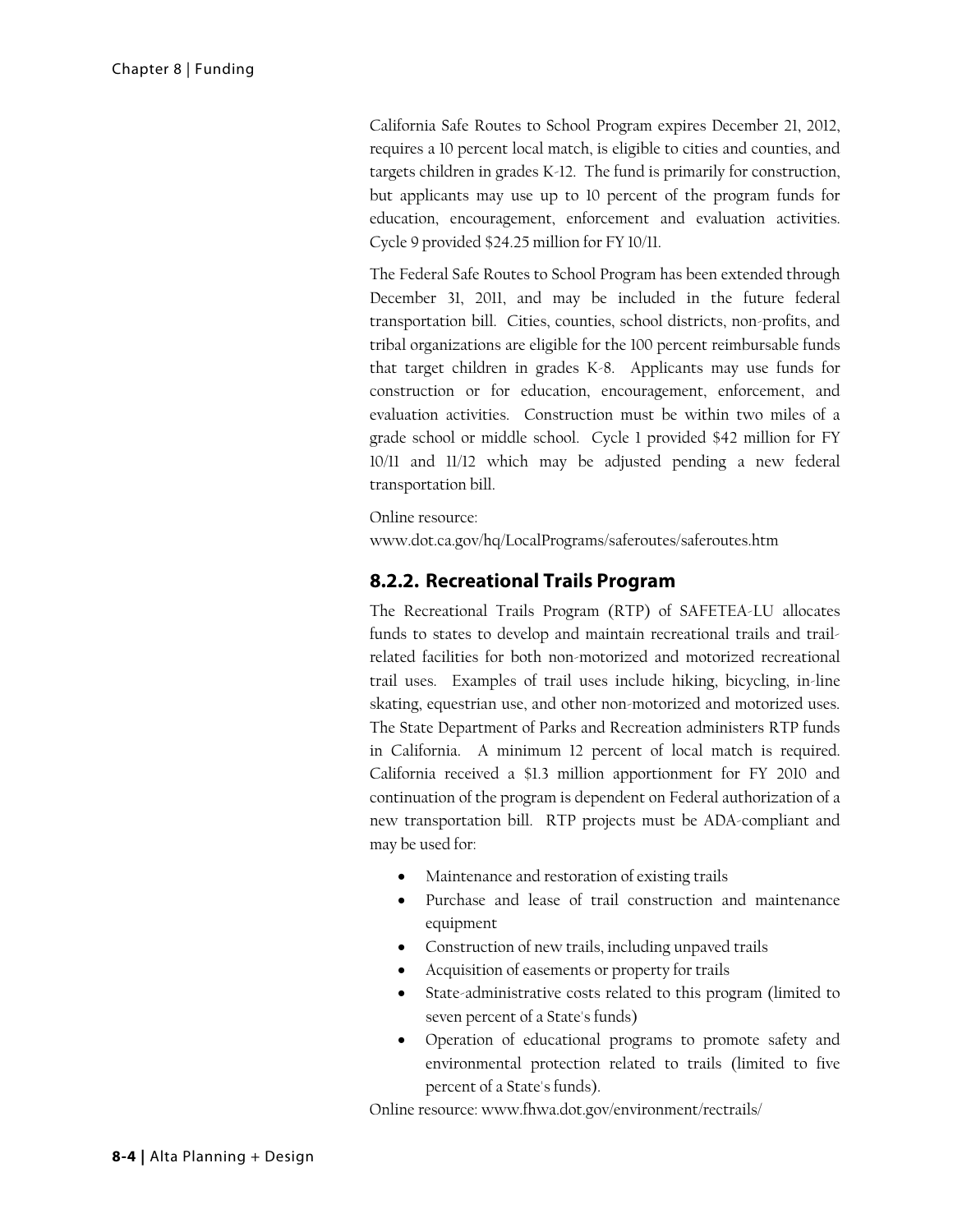# **8.2.3. California Conservation Corps**

The California Conservation Corps (CCC) is a public service program that occasionally provides assistance on construction projects. The CCC may be written into grant applications as a project partner. In order to utilize CCC labor, project sites must be public land or publicly-accessible. CCC labor will not perform regular maintenance, but will perform annual maintenance, such as the opening of trails in the spring.

Online resource: www.ccc.ca.gov/

#### **8.2.4. Transportation Planning Grant Program**

The Transportation Planning Grant Program, administered by Caltrans, provides two grants for pedestrian project planning and construction.

The Community-Based Transportation Planning Grant funds projects that exemplify livable community concepts, including pedestrian improvement projects. Eligible applicants include local governments, MPOs, and RPTAs. A 20 percent local match is required and projects must demonstrate a transportation component or objective. There is \$3 million available annually statewide. The maximum grant award is \$300,000.

The Environmental Justice: Context Sensitive Planning Grants promote context sensitive planning in diverse communities and funds planning activities that assist low-income, minority, and Native American communities to become active participants in transportation planning and project development. Grants are available to transit districts, cities, counties, and tribal governments. This grant is funded by the State Highway Account at \$1.5 million annually statewide. The maximum grant award is \$300,000.

Online resource: www.dot.ca.gov/hq/tpp/grants.html

# **8.2.5. Highway Safety Improvement Program**

The Highway Safety Improvement Program funds are allocated to States as part of SAFETEA-LU. The goal of HSIP funds is to achieve a significant reduction in traffic fatalities and serious injuries on all public roads. As required under the Highway Safety Improvement Program (HSIP) California Department of Transportation has developed and is in the process of implementing a Strategic Highway Safety Plan (SHSP). A portion of the HSIP funds allocated to each state is set aside for construction and operational improvements on highrisk rural roads. If the state has a Strategic Highway Safety Plan, the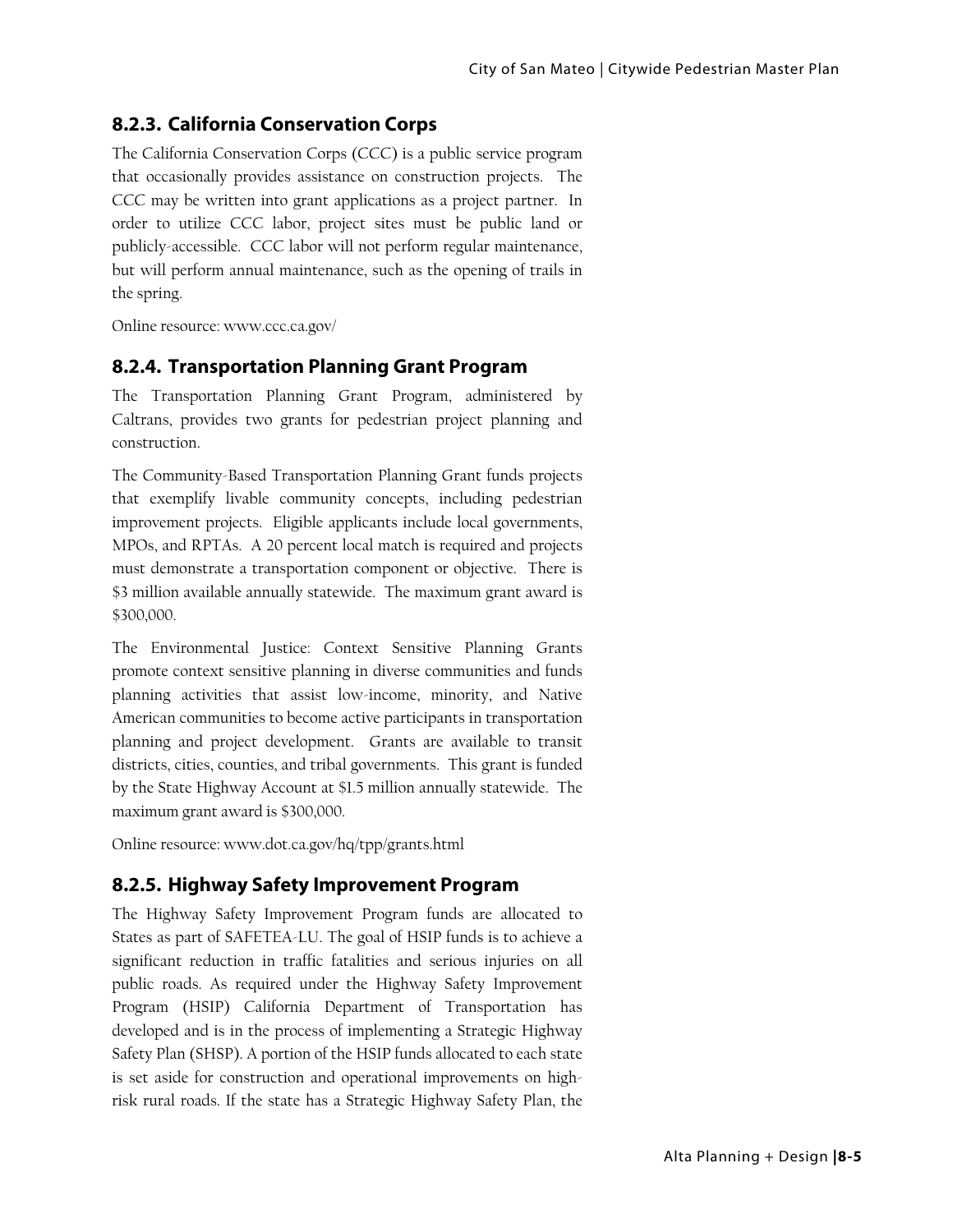remainder of the funds may be allocated to other programs, including projects on pathways or trails and education and enforcement. The local match varies between 0 and 10 percent. The maximum grant award is \$900,000.

Caltrans issues an annual call for projects for HSIP funding. Projects must meet the goals of the Strategic Highway Safety Plan.

Federal HSIP online resource: www.fhwa.dot.gov/safetealu/factsheets/hsip.htm

Caltrans HSIP online resource: www.dot.ca.gov/hq/LocalPrograms/hsip.htm

#### **8.2.6. Land and Water Conservation Fund**

Land and Water Conservation Fund (LWCF) is a federally funded program, run through the National Park Service that provides grants for planning and acquiring outdoor recreation areas and facilities, including trails. The fund is administered by the California Department of Parks and Recreation. The fund has been reauthorized until 2015.

Cities, counties, and districts authorized to acquire, develop, operate, and maintain park and recreation facilities are eligible to apply. Applicants must fund the entire project, and will be reimbursed for 50 percent of costs. Property acquired or developed under the program must be retained in perpetuity for public recreational use.

On June 3, 2009, Secretary of the Interior Ken Salazar signed the LWCF 2009 Certificate of Apportionment, which distributes over \$27 million to the States, Territories, and the District of Columbia. Approximately \$2.3 million is available for projects in California.

National Park Service website: www.nps.gov/lwcf/

California LWCF website: www.parks.ca.gov/default.asp?page\_id=21360

#### **8.2.7. Wildlife Conservation Board Public Access Program**

The Wildlife Conservation Board (WCB) is a California State board that provides grants to public agencies and non-profit groups and organizations. The focus of the Board's grant funding program is the acquisition of lands or improvements that preserve wildlife habitat or provide recreational access for hunting, fishing, or other wildlifeoriented activities. Up to \$250,000 dollars are available per project. Applications are accepted quarterly. Projects eligible for funding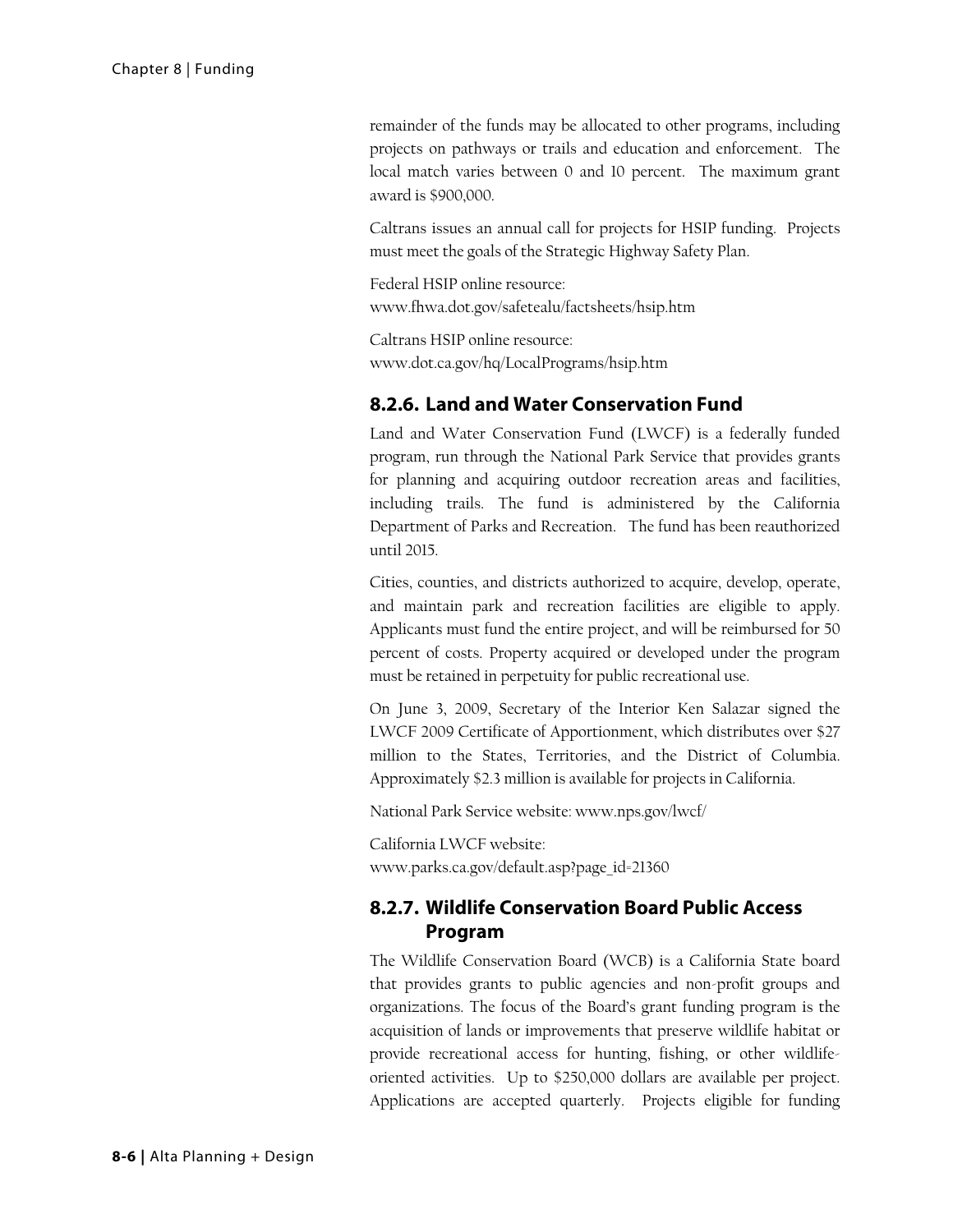include interpretive trails, river access, and trailhead parking areas. The State of California must have a proprietary interest in the project. Local agencies are generally responsible for the planning and engineering phases of each project.

Wildlife Conservation Board online resource: www.wcb.ca.gov/

#### **8.2.8. Environmental Enhancement and Mitigation Funds**

The Environmental Enhancement Mitigation Program (EEMP) provides grant opportunities for projects that indirectly mitigate environmental impacts of new transportation facilities. Projects should fall into one of the following three categories: highway landscaping and urban forestry, resource lands projects, or roadside recreation facilities. Funds are available for land acquisition and construction. The local Caltrans District must support the project. The average award amount is \$350,000.

Online resource: http://resources.ca.gov/eem/

#### **8.2.9. State Highway Operations & Protection Program**

The State Highway Operations and Protection Program (SHOPP) is a Caltrans funding source with the purpose of purpose of maintaining and preserving the investment in the State Highway System and supporting infrastructure. Projects typically fall into the following categories: collision reduction, major damage restoration, bridge preservation, roadway preservation, roadside preservation, mobility enhancement, and preservation of other transportation facilities related to the state highway system. In the past, SHOPP funds have been used to construct pedestrian projects, including curb ramps, overcrossings, paths, sidewalks, and signal upgrades to meet ADA requirements. Jurisdictions work with Caltrans' districts to have projects placed on the SHOPP list.

The total amount available for the four-year SHOPP period between 2010/11 and 2013/14 fiscal years is \$6.75 billion, which is a reduction in funding from prior SHOPP programs. Past project awards have ranged from approximately \$140,000 to \$4.68 million.

The American Recovery and Reinvestment Act (ARRA) granted funding to this program in California.

Online resource: www.dot.ca.gov/hq/transprog/shopp.htm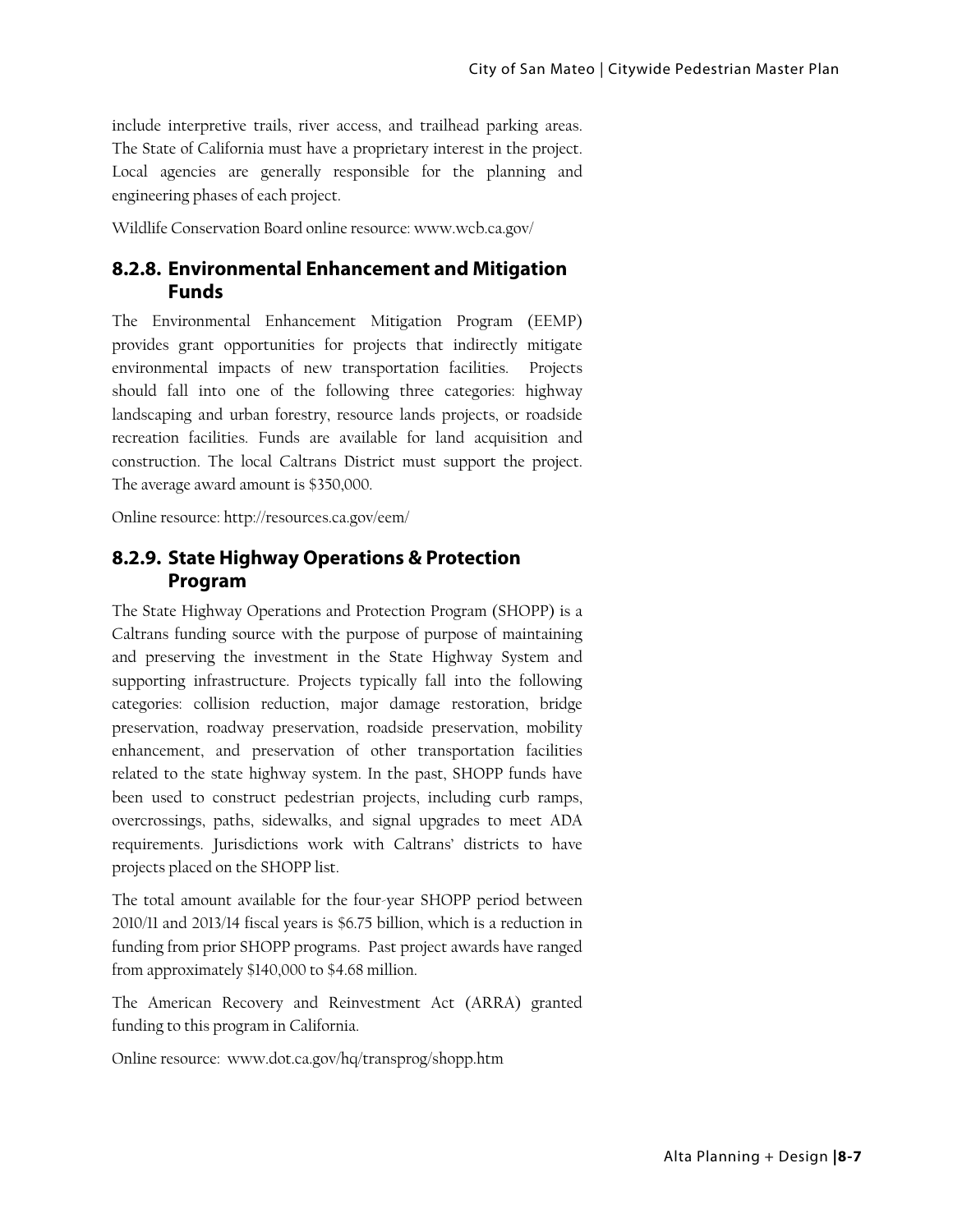#### **8.2.10. Petroleum Violation Escrow Account (PVEA)**

In the late 1970s, a series of Federal court decisions against selected United States oil companies ordered refunds to the States for price overcharges on crude oil and refined petroleum products during a period of price control regulations. To qualify for PVEA funding, a project must save or reduce energy and provide a direct public benefit within a reasonable time frame. In the past, the PVEA has been used to fund programs based on public transportation, computerized bus routing and ride sharing, home weatherization, energy assistance and building energy audits, highway and bridge maintenance, and reducing airport user fees. In California, Caltrans administers funds for transportation-related PVEA projects. PVEA funds do not require a match and can be used as match for additional Federal funds.

Online resource:

www.dot.ca.gov/hq/LocalPrograms/lam/prog\_g/g22state.pdf

### **8.2.11. Office of Traffic Safety (OTS) Grants**

Office of Traffic Safety grants are supported by federal funding under the National Highway Safety Act and SAFETEA-LU. In California, the grants are administered by the Office of Traffic Safety.

Grants are used to establish new traffic safety programs, expand ongoing programs or address deficiencies in current programs. Eligible grantees are governmental agencies, state colleges, state universities, local city and county government agencies, school districts, fire departments, and public emergency services providers. Grant funding cannot replace existing program expenditures, nor can traffic safety funds be used for program maintenance, research, rehabilitation, or construction. Grants are awarded on a competitive basis, and priority is given to agencies with the greatest need. Evaluation criteria to assess need include potential traffic safety impact, collision statistics and rankings, seriousness of problems, and performance on previous OTS grants.

The 2011 California application deadline was in February. There is no maximum cap to the amount requested, but all items in the proposal must be justified to meet the objectives of the proposal.

California OTS online resource: www.ots.ca.gov/Grants/default.asp

#### **8.2.12. Community Development Block Grants**

The CDBG program funds projects and programs that develop viable urban communities by providing decent housing and a suitable living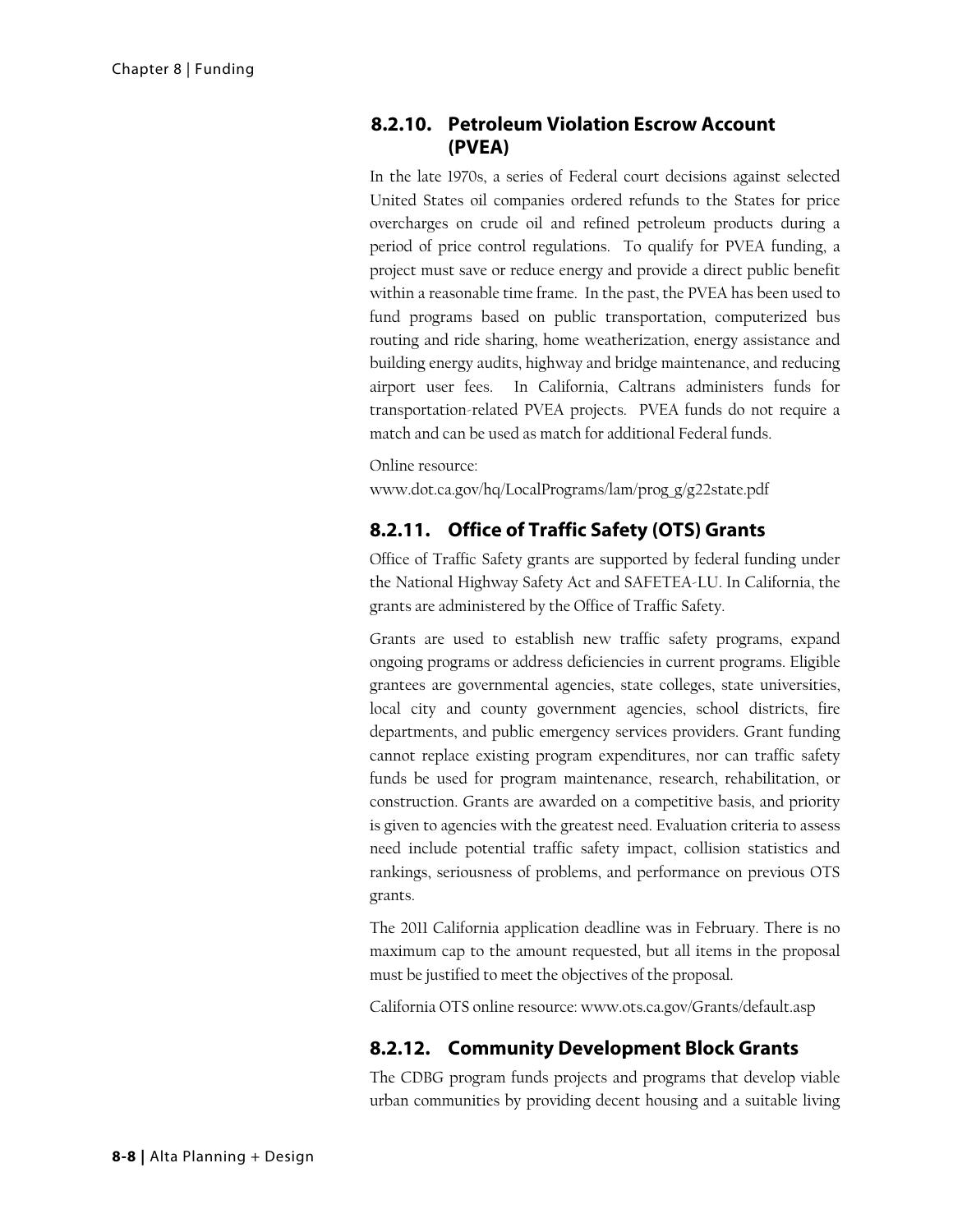environment and by expanding economic opportunities, principally for persons of low and moderate income. Federal Community Development Block Grant Grantees may use CDBG funds for activities that include (but are not limited to) acquiring real property; building public facilities and improvements, such as streets, sidewalks, and recreational facilities; and planning and administrative expenses, such as costs related to developing a consolidated plan and managing CDBG funds. The state makes funds available to eligible agencies (cities and counties) through a variety of different grant types. Grantees enter into a contract with the state. Eligible agencies are determined based on a formula, and are listed on the HUD website.

California received a \$42.8 million allocation for all CDBG programs in FY 2010. The maximum grant amount is \$800,000 for up to two eligible projects or \$400,000 for a public service program.

Online resource:

www.hud.gov/offices/cpd/communitydevelopment/programs/index.cf m

Eligible CDBG Agencies in California: www.hud.gov/local/ca/community/cdbg/#state

# **8.3. Local Funding Sources**

Local funding sources are generally administered by Metropolitan Planning Organizations, Congestion Management Agencies, Transportation Improvement Authorities, or other regional agencies. Counties or cities may administer some funding sources. These funding sources are supported by federal, state, or local revenue streams.

#### **8.3.1. Regional Surface Transportation Program**

The Regional Surface Transportation Program (RSTP) is a block grant program that provides funding for pedestrian projects, among many other transportation projects. Under the RSTP, Metropolitan planning organizations, such as the Metropolitan Transportation Commission's (MTC), prioritize and approve projects that will receive RSTP funds. Metropolitan planning organizations can transfer funding from other federal transportation sources to the RSTP program in order to gain more flexibility in the way the monies are allocated. In California, 76 percent of RSTP funds are allocated to urban areas with populations of at least 200,000. The remaining funds are available statewide.

Online resource: www.mtc.ca.gov/funding/STPCMAQ/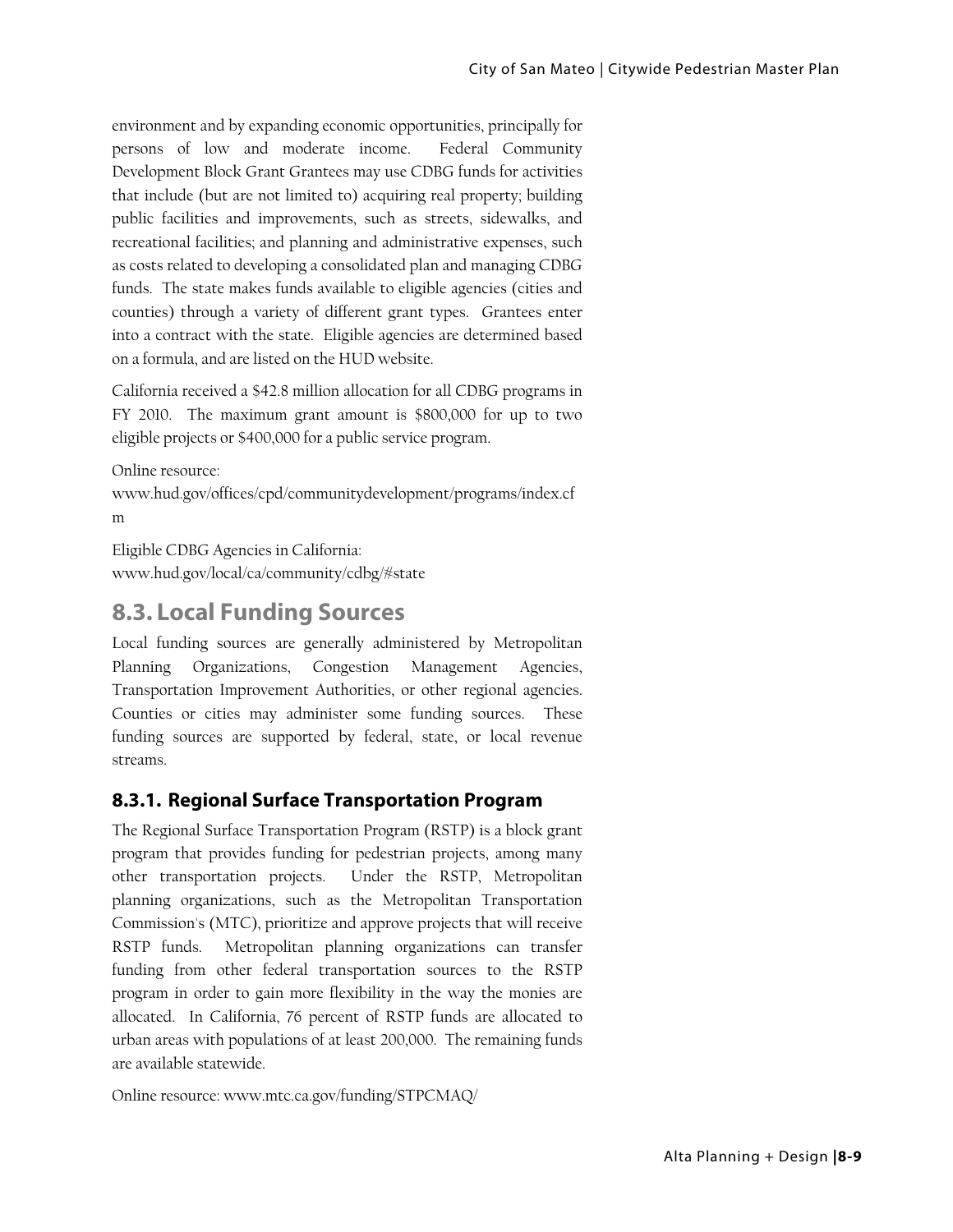#### **8.3.2. Transportation for Livable Communities Program**

The Transportation for Livable Communities Program (TLC) provides grant monies to public agencies to encourage land use decisions that support compact, pedestrian-friendly development near transit hubs. MTC's Transportation Plan 2035 stipulates all eligible TLC projects to be within Priority Development Areas (PDAs), which focus growth around transit. MTC selects projects based on their status (planned or proposed) and their development intensity. MTC administers the TLC program with funds from the Regional Surface Transportation Project and caps grants at \$400,000. Funds may be used for capital projects or planning.

Online resource: www.mtc.ca.gov/planning/smart\_growth/tlc\_grants.htm

### **8.3.3. One Bay Area**

The One Bay Area Grant program is a new regional funding program. It will expand the amount of funding available and provide additional flexibility to jurisdictions by eliminating required program categories and combining funding for Transportation for Livable Communities, Bicycle, Local Streets and Roads Rehabilitation, and Safe Routes to School.

http://apps.mtc.ca.gov/meeting\_packet\_documents/agenda\_1701/2a\_On eBayArea\_GrantProposal.pdf

# **8.3.4. Transportation Fund for Clean Air**

Administered by the Bay Area Air Quality Management District (BAAQMD), the Transportation Fund for Clean Air (TFCA) is a grant program funded by a \$4 surcharge on motor vehicles registered in the Bay Area. This surcharge generates approximately \$22 million per year in revenue. TFCA's goal is to implement the most cost-effective projects in the Bay Area that will decrease motor vehicle emissions, and therefore improve air quality. Projects must be consistent with the 1988 California Clean Air Act and the Bay Area Ozone Strategy. TFCA funds covers a wide range of project types, including arterial management improvements to speed traffic flow on major arterials and smart growth.

Online resource: www.baaqmd.gov/Divisions/Strategic-Incentives/Funding-Sources/TFCA.aspx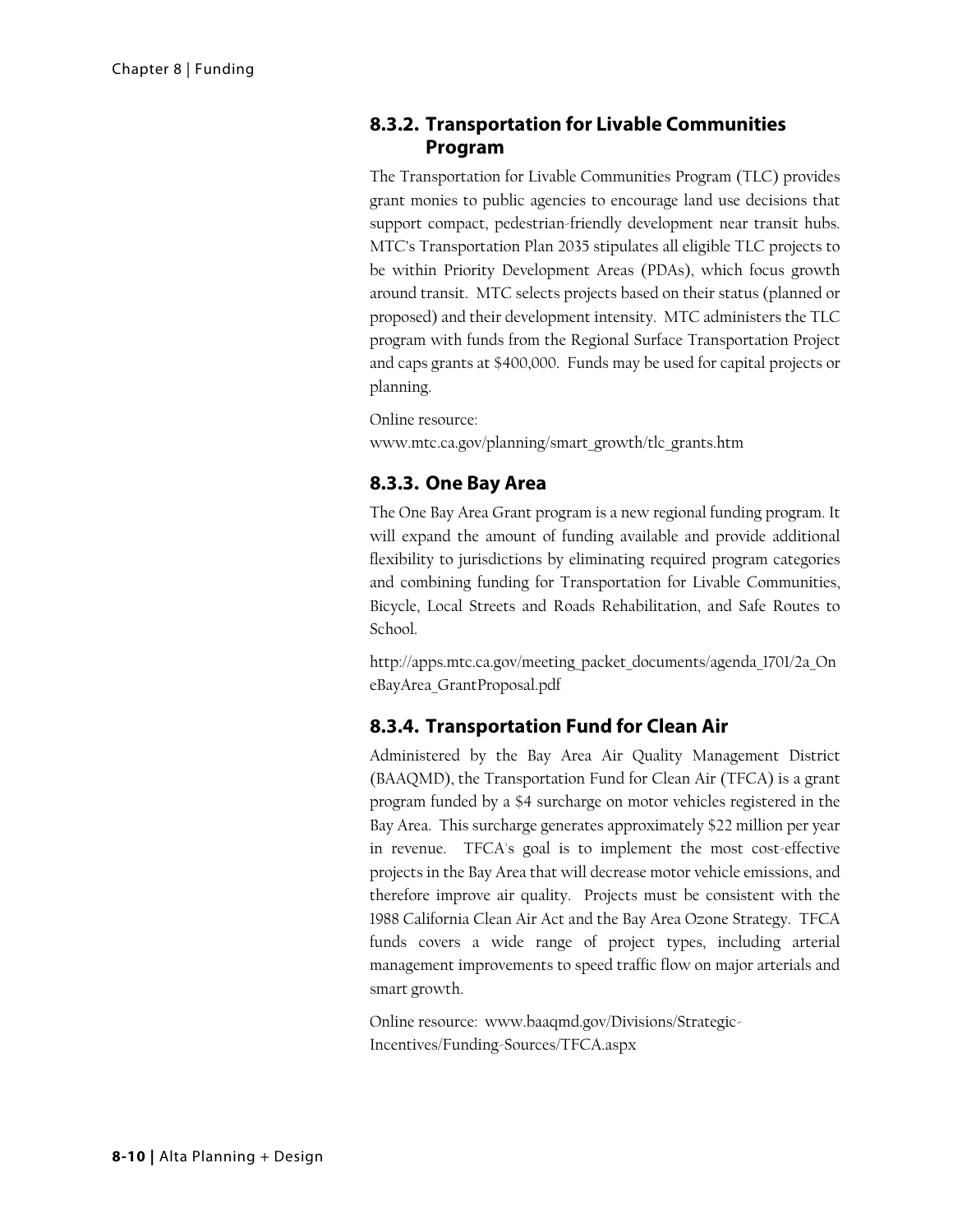# **8.3.5. Safe Routes to Transit (SR2T)**

Regional Measure 2 (RM2), approved in March 2004, raised the toll on seven state-owned Bay Area bridges by one dollar for 20 years. This fee increase funds various operational improvements and capital projects that reduce congestion or improve travel in the toll bridge corridors.

MTC allocates the \$20 million of RM2 funding to the Safe Routes to Transit Program, which provides competitive grant funding for capital and planning projects that improve pedestrian access to transit facilities. Eligible projects must reduce congestion on one or more of the Bay Area's toll bridges. Transform and the East Bay Bicycle Coalition administer SR2T funding. Awarded in five \$4 million grant cycles, the first round of funding was awarded in December 2005. Future funding cycles will be in 2013.

Online resource: www.transcoalition.org/c/bikeped/bikeped\_saferoutes.html

# **8.3.6. TDA Article 3**

Transportation Development Act (TDA) Article 3 funds are state block grants awarded annually to local jurisdictions for transit, bicycle, and pedestrian projects in California. Funds originate from the Local Transportation Fund (LTF), which is derived from a quarter-cent of the general state sales tax. LTF funds are returned to each county based on sales tax revenues. MTC estimates allocating \$22 million in revenues to San Mateo County. San Mateo City/County Association of Governments (C/CAG) develops a list of TDA Article 3 projects for San Mateo County through a competitive process, and then receives funding from MTC to distribute to local agencies.

Eligible pedestrian projects include: construction and engineering for capital projects; maintenance of Class I bikeways, and development of comprehensive pedestrian facility plans. A city or county may apply for funding to develop or update pedestrian plans not more than once every five years. TDA funds may be used to meet local match requirements for federal funding sources. Two percent of the total TDA apportionment is available for bicycle and pedestrian funding.

Online resource: www.mtc.ca.gov/funding/STA-TDA/

#### **8.3.7. Measure A**

San Mateo County Voters approved Measure A in 1988, increasing local sales tax by one-half of one percent for transportation improvements designated in the Transportation Expenditure Plan. The measure's 2004 reauthorization extended it through 2033. The San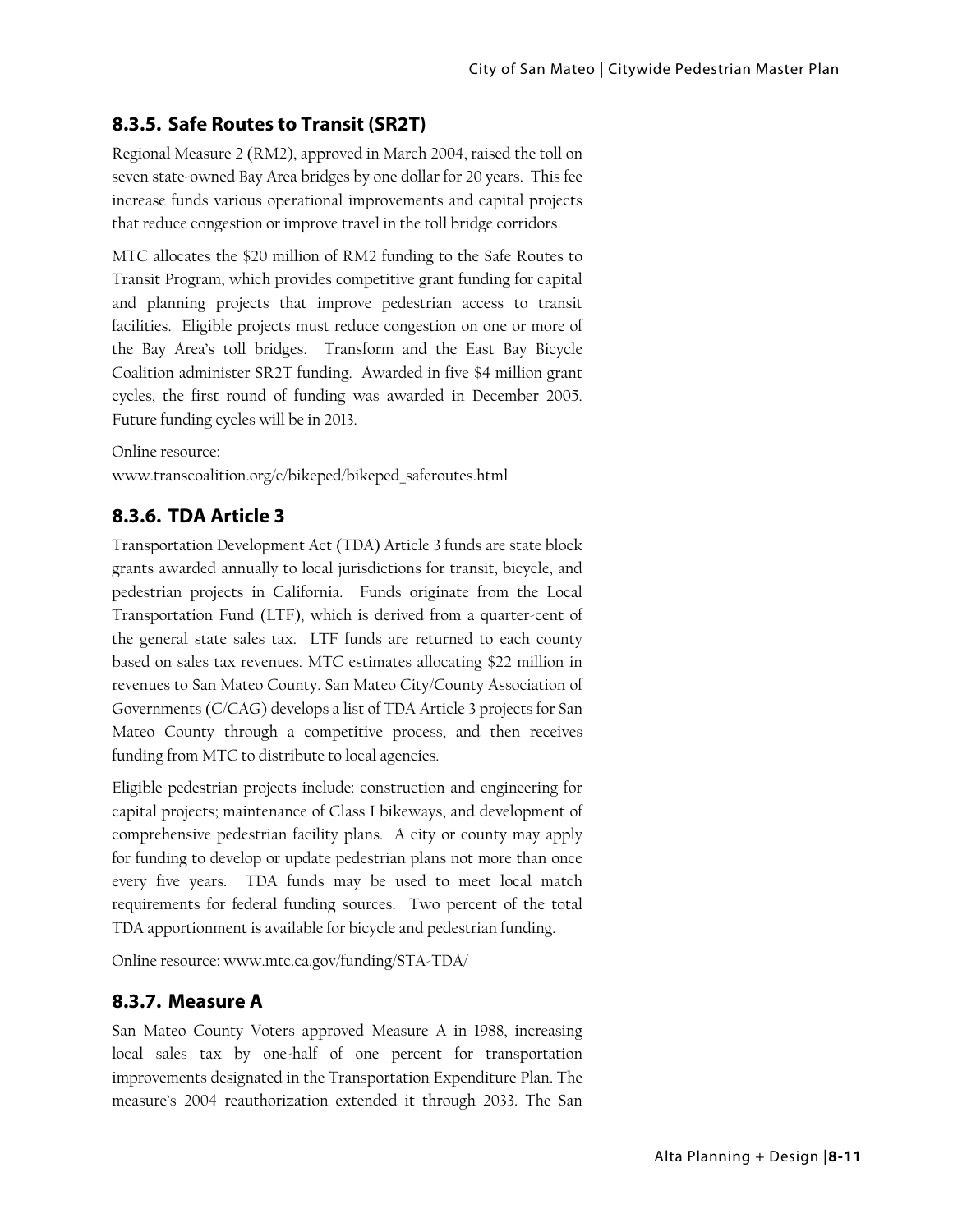Mateo County Transportation Authority (TA) administers Measure A revenues to fund a wide variety of transportation-related projects and programs. In 2011, the TA will issue its first call for pedestrian projects funded through Measure A.

Online resource: www.smcta.com/

#### **8.3.8. Peninsula Traffic Congestion and Relief Alliance**

The Peninsula Traffic Congestion and Relief Alliance (The Alliance) is San Mateo County's Transportation Demand Management Agency. The Alliance's mission is to reduce the number of single occupancy vehicles traveling in, to, and through San Mateo County, reducing vehicle emissions resulting in improved air quality. The Alliance is funded by the C/CAG, the San Mateo County TA, the BAAQMD, and the MTC.

The Alliance provides small grants and cash incentives that allow communities and employers to provide commuter benefits that encourage transit and walking. Programs include the Commute Benefit Employer Incentive Program, which allows employers to provide employees with up to \$230 pre-tax for most commute expenses, free transit tickets, and a Bicycle and Pedestrian Safety Program.

Online resource: www.commute.org

#### **8.3.9. New Construction**

Future construction projects are a means of providing sidewalks, trails and other pedestrian facilities and amenities. To ensure that roadway construction projects provide facilities where needed and feasible, it is important that an effective review process be in place so that new roads meet the City's standards and guidelines for the development of pedestrian facilities. This Plan includes guidelines for development of pedestrian facilities that would apply to new development meeting certain minimum criteria.

#### **8.3.10. General Funds**

One of the local revenue sources of cities, towns, and counties available for use on pedestrian improvements are general funds resulting from sales taxes, property taxes, and other miscellaneous taxes and fees. There are generally few restrictions on the use of these funds, which are utilized for a large variety of local budget needs. As such, there is typically high demand for these funds for numerous government services. Design and construction of pathways through use of this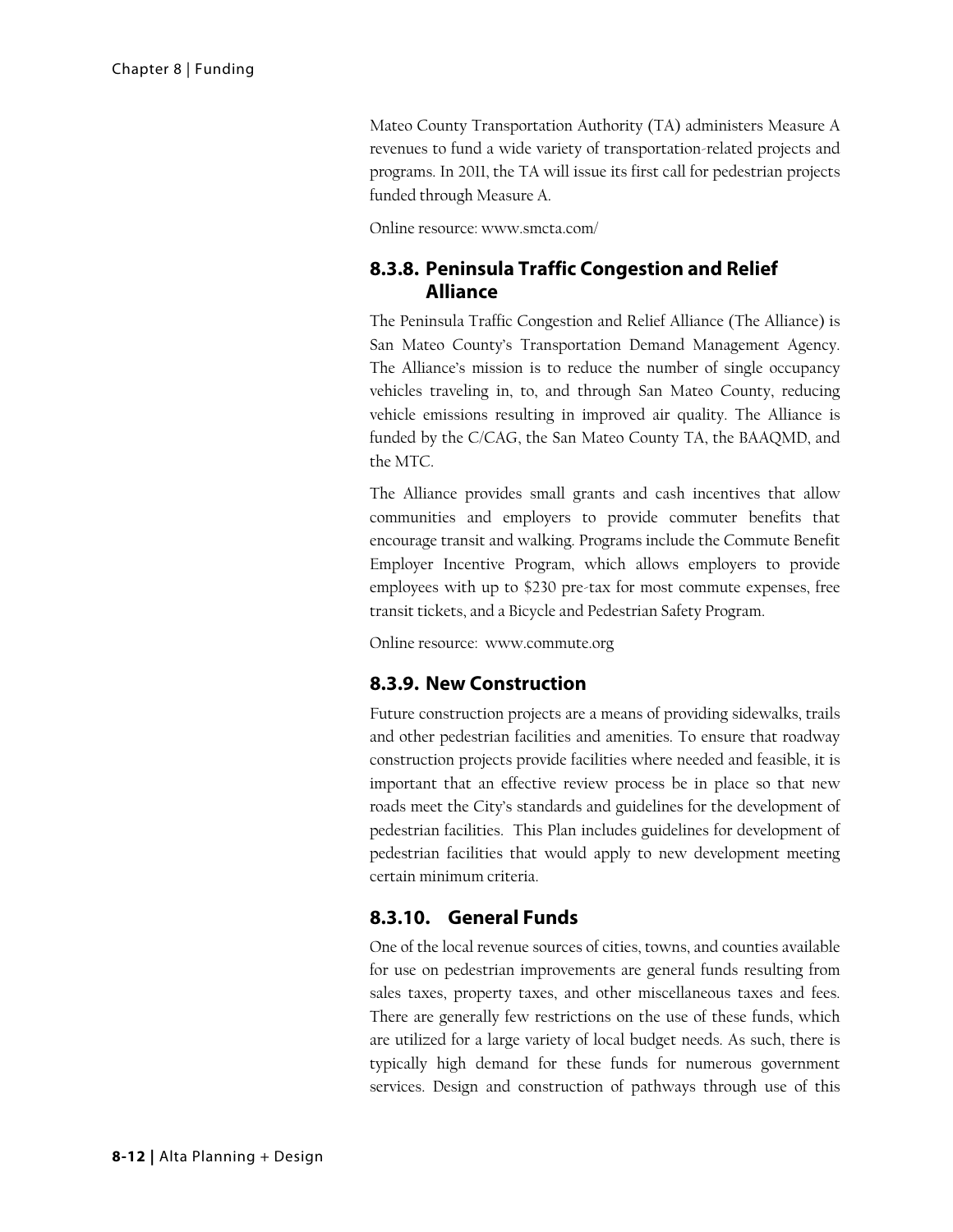funding source usually receives limited support from local governments unless their constituents lobby effectively for such use.

In some cases, a component of local general funds can be dedicated to transportation improvements including the construction and repair of pathways.

#### **8.3.11. Special Improvement Districts**

Cities may establish special improvement districts to provide funding for specified public improvement projects within the designated district. Property owners in the district are assessed for the improvements and can pay the amount immediately or over a span of 10 to 20 years. Street pavement, curb and gutter, and streetlights are some of the common improvements funded by Special Improvement Districts. Business Improvement Districts and Special Assessment Districts are examples of special improvement districts.

#### **8.3.12. Mello-Roos Community Facilities Act**

In 1982, California Legislature passed the Mello-Roos Community Facilities Act in response to reduced funding opportunities resulting from Proposition 13. The Mello-Roos Act allows any county, city, special district, school district, or joint powers of authority to establish a Community Facility Districts (CFD) for the purpose of selling taxexempt bonds to fund public improvements within that district. CFDs must be approved by a two-thirds margin of qualified voters in the district. Property owners within the district are responsible for paying back the bonds. Construction and maintenance of pedestrian facilities are eligible for funding under CFD bonds.

#### **8.3.13. Parks and Recreation Funds**

Local parks and recreation funds are generally derived from property and sales taxes and some fee revenues, and they are sometimes used directly for pathway or pathway-related facilities, including bathrooms, pocket parks, lighting, parking, and landscaping. Parks and recreation funds are also utilized to cover pathway maintenance costs incurred by these departments.

#### **8.3.14. Integration into Larger Projects**

"Routine accommodation" policies at Caltrans and MTC require agencies to design, construct, operate, and maintain transportation facilities using best practices for pedestrians. Local jurisdictions can begin to expect that some portion of pedestrian facility project costs,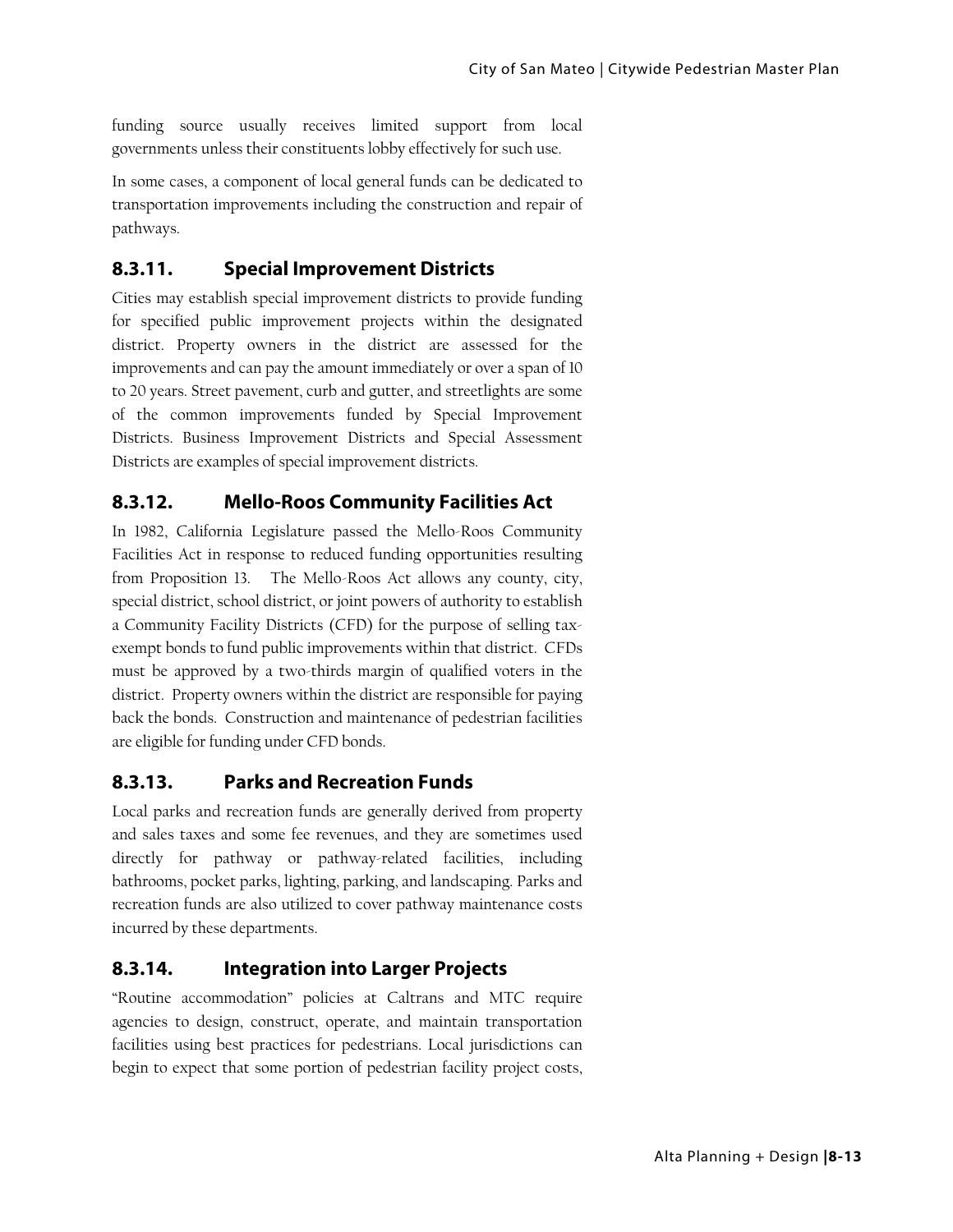when they are built as part of larger transportation projects, will be covered in project construction budgets.

# **8.4. Other Sources**

#### **8.4.1. Community Action for a Renewed Environment (CARE)**

CARE is a competitive grant program that offers an innovative way for a community to organize and take action to reduce toxic pollution in its local environment. Through CARE, a community creates a partnership that implements solutions to reduce releases of toxic pollutants and minimize people's exposure to them. By providing financial and technical assistance, EPA helps CARE communities get on the path to a renewed environment. Transportation and "smartgrowth" types of projects are eligible. Grants range between \$75,000 and \$300,000.

Online resource: www.epa.gov/care/

#### **8.4.2. Volunteer and Public-Private Partnerships**

Local schools or community groups may use the pedestrian projects as a project for the year, possibly working with a local designer or engineer. Work parties may be formed to help clear the right-of-way where needed. A local construction company may donate or discount services. A challenge grant program with local businesses may be a good source of local funding, where corporations 'adopt' a trail or street and help construct, improve, and/or maintain the facility.

#### **8.4.3. Kaiser Permanente Community Health Initiatives**

Public agencies may apply to Kaiser Permanente Community Health Initiatives grants. These grants support community investment. In the San Mateo area, Kaiser grants support increased physical activity, and programs that seek to help seniors remain physically active.

Online resource:

http://info.kp.org/communitybenefit/html/grantmaking/global/grantm aking\_1.html

http://info.kp.org/communitybenefit/html/our\_communities/northerncalifornia/sanmateo/index.html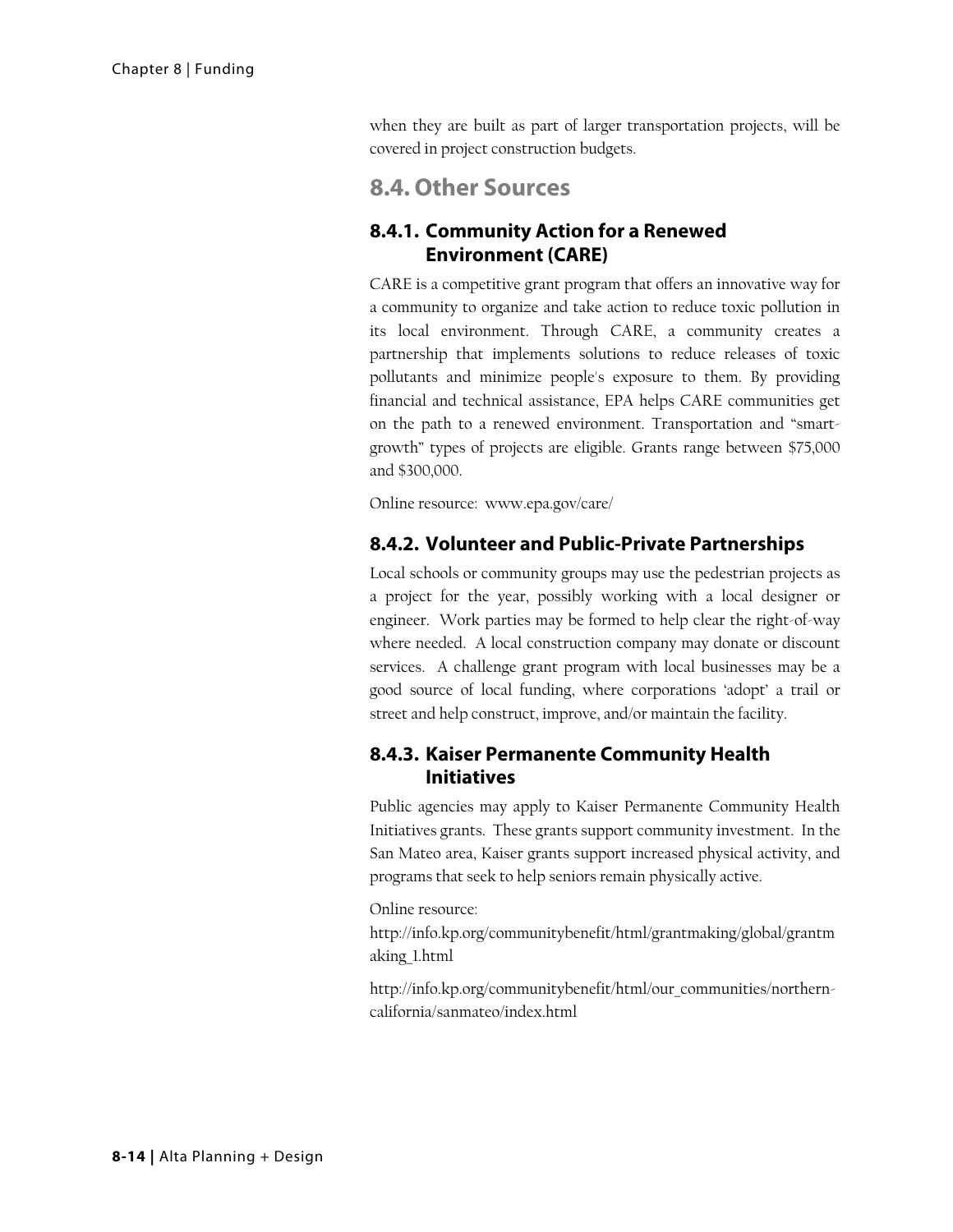# **8.5. Funding Summary Tables**

**Table 8-1** presents acronyms and online resources for potential funding programs, and the jurisdictions operating in San Mateo. **Table 8-2** presents a summary of potential funding sources.

|  |  |  | Table 8-1: Funding Acronyms, Online Resources, and Government Jurisdictions |
|--|--|--|-----------------------------------------------------------------------------|
|  |  |  |                                                                             |

| <b>Acronyms</b>                                             | <b>Online Resources</b>                                             |
|-------------------------------------------------------------|---------------------------------------------------------------------|
| BAAQMD - Bay Area Air Quality Management<br><b>District</b> | Caltrans TEA-21 website - www.dot.ca.gov                            |
|                                                             | FHWA - SAFETEA-LU - website -                                       |
| Caltrans - California Department of<br>Transportation       | www.fhwa.dot.gov/reauthorization                                    |
| <b>CMAQ - Congestion Mitigation and Air Quality</b>         | www.dot.ca.gov/hq/LocalPrograms/                                    |
| CTC - California Transportation Commission                  | www.fhwa.dot.gov/environment/rectrails/                             |
|                                                             | www.ccc.ca.gov/                                                     |
| FHWA - Federal Highway Administration                       | www.mtc.ca.gov/planning/smart_growth/                               |
| RTPA - Regional Transportation Planning<br>Agency           | www.mtc.ca.gov/funding/STA-TDA/                                     |
| State DPR - California Department of Parks and              | www.baaqmd.gov/pln/grants_and_incentives/                           |
| Recreation (under the State Resources Agency)               | www.dot.ca.gov/hq/LocalPrograms/saferoutes/saferoutes.ht            |
| SAFETEA - Safe Accountable Flexible, Efficient              | m                                                                   |
| Transportation Equity Act: A Legacy for Users               | http://transformca.org/campaign/sr2t                                |
| VTA: Valley Transportation Authority                        | www.hud.gov/offices/cpd/communitydevelopment/progra<br>ms/index.cfm |
|                                                             |                                                                     |
| <b>Jurisdictions for San Mateo</b>                          |                                                                     |

Caltrans - Caltrans District 4 Congressional District 12 Assembly District 19 Senate District 8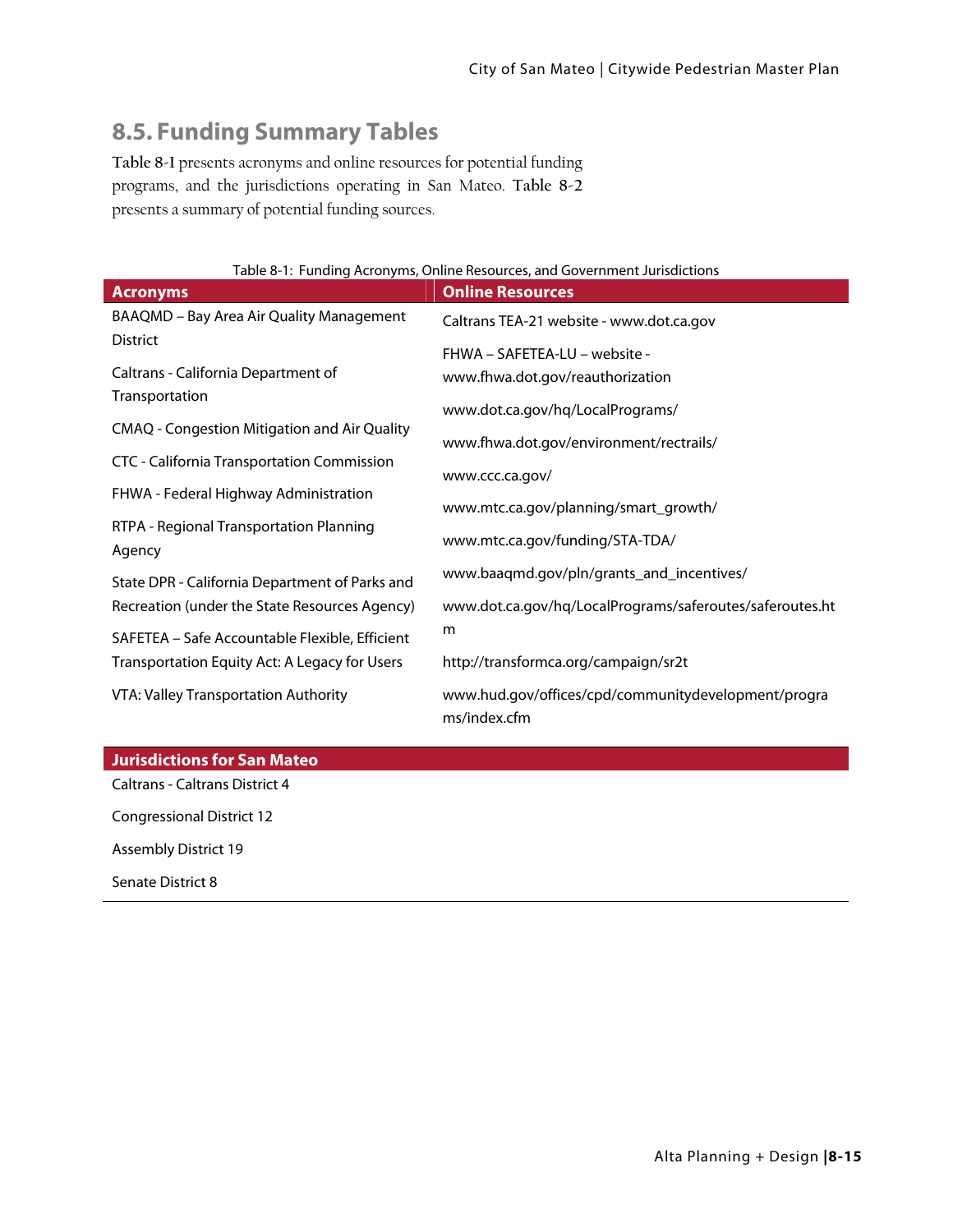| ත<br>¢                   |
|--------------------------|
| г<br>ш.                  |
| $\infty$<br>d.<br>÷<br>٢ |
| ത<br>t<br>L.             |

|                            | Comments                       |                                | transportation, etc. Contact K. Sue Kiser,<br>Projects that improve system efficiency<br>Regional FHWA office, (916) 498-5009<br>reduce environmental impacts of | and greenways. Contact NPS at (202) 354-<br>RTCA staff provide technical assistance to<br>communities so they can conserve rivers,<br>preserve open space, and develop trails<br>6900. | facilities, user maps and other publications.<br>Can be used to fund pedestrian facilities,<br>intersection improvements, interpretive | alternative transportation systems in the<br>planning expenses for new or existing<br>Funding may be used for capital and<br>vicinity of an eligible area. |
|----------------------------|--------------------------------|--------------------------------|------------------------------------------------------------------------------------------------------------------------------------------------------------------|----------------------------------------------------------------------------------------------------------------------------------------------------------------------------------------|----------------------------------------------------------------------------------------------------------------------------------------|------------------------------------------------------------------------------------------------------------------------------------------------------------|
|                            | <b>Safety/Ed</b>               |                                | f,                                                                                                                                                               | ł                                                                                                                                                                                      | $\boldsymbol{\times}$                                                                                                                  | f,                                                                                                                                                         |
|                            | Recreation                     |                                | ł                                                                                                                                                                | ×                                                                                                                                                                                      | $\boldsymbol{\times}$                                                                                                                  | $\boldsymbol{\times}$                                                                                                                                      |
|                            | <b>Commute</b>                 |                                | ł                                                                                                                                                                | $\times$                                                                                                                                                                               | $\boldsymbol{\times}$                                                                                                                  | $\times$                                                                                                                                                   |
| Table 8-2: Funding Sources | Applicants<br>Eligible         |                                | State, local,<br><b>MPOs</b>                                                                                                                                     | Governments,<br>communities                                                                                                                                                            | governments,<br>Indian tribes<br>Individuals,                                                                                          | federal agencies<br>Local, state, and<br>manage federal<br>groups that<br>and tribal<br>lands                                                              |
|                            | Requirement<br><b>Matching</b> |                                | 20%                                                                                                                                                              | None                                                                                                                                                                                   | 20%                                                                                                                                    | None                                                                                                                                                       |
|                            | Available<br><b>Total</b>      |                                | nationwide<br>\$204 m                                                                                                                                            | ł                                                                                                                                                                                      | nationwide<br>\$3 m                                                                                                                    | \$40,000-\$3<br>project<br>m per                                                                                                                           |
|                            | Granting<br>Agency             |                                | FHWA                                                                                                                                                             | SdN                                                                                                                                                                                    | FHWA                                                                                                                                   | USDOT, DOI,<br>USFS                                                                                                                                        |
|                            | Date<br>Due                    |                                |                                                                                                                                                                  | Aug.                                                                                                                                                                                   |                                                                                                                                        | H                                                                                                                                                          |
|                            | <b>Grant Source</b>            | Federally-Administered Funding | Transportation,<br>Preservation<br>Community<br>and System<br>Program                                                                                            | Conservation<br>Rivers, Trails<br>Assistance<br>Program<br>and                                                                                                                         | National Scenic<br>Program<br><b>Byways</b>                                                                                            | Transit in Parks<br>Sarbanes<br>Program<br>Paul S.                                                                                                         |

8-16 | Alta Planning + Design **8-16 |** Alta Planning + Design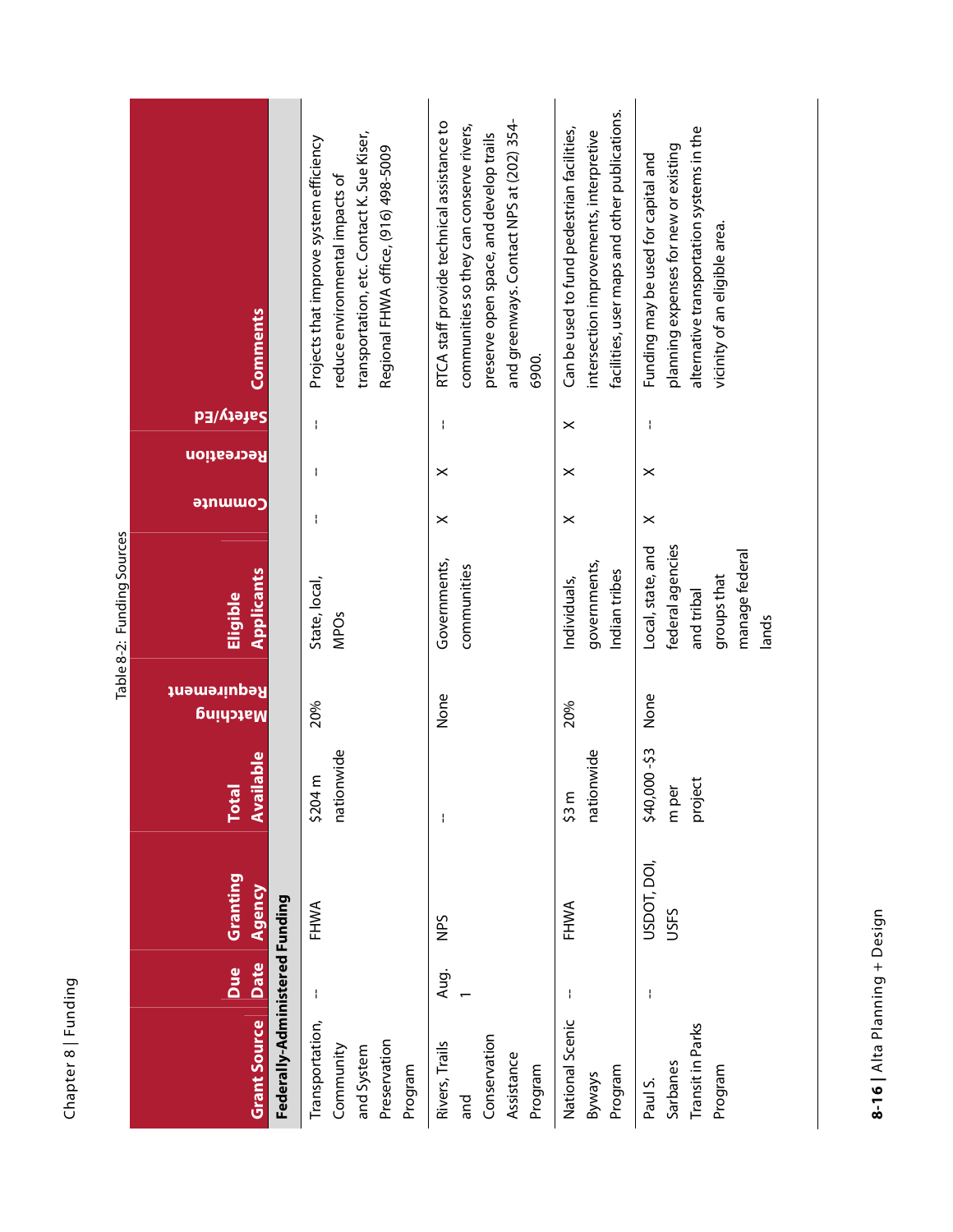| $r - 10r - 12r$<br>こりっき                    |
|--------------------------------------------|
| ייים Pedpet וייי<br>うりりし                   |
| )<br>J                                     |
| ر<br>!<br>.<br>hetM ney                    |
| <br> <br> <br> <br> <br> <br>$\frac{1}{2}$ |
|                                            |

| <b>Comments</b>                                   | Caltrans District 4 Transportation Planning<br>Construction, education, encouragement<br>and enforcement program to encourage<br>walking and bicycling to school. Contact<br>and Local Assistance office at (510) 286-<br>5226. | pedestrians, and other users; contact State<br>For recreational trails to benefit bicyclists,<br>Dept. of Parks & Rec., Statewide Trails<br>Coordinator, (916) 653-8803 | Contact the Corps at (916) 341-3100.                                                            |
|---------------------------------------------------|---------------------------------------------------------------------------------------------------------------------------------------------------------------------------------------------------------------------------------|-------------------------------------------------------------------------------------------------------------------------------------------------------------------------|-------------------------------------------------------------------------------------------------|
| Safety/Ed                                         | $\times$                                                                                                                                                                                                                        | ł                                                                                                                                                                       |                                                                                                 |
| Recreation                                        | ł                                                                                                                                                                                                                               | $\boldsymbol{\times}$                                                                                                                                                   | $\times$                                                                                        |
| <b>Commute</b>                                    | $\times$                                                                                                                                                                                                                        | ł                                                                                                                                                                       | $\times$                                                                                        |
| Applicants<br>Eligible                            | RTPAs and other<br>with one of the<br>county, MPOs,<br>organizations<br>that partner<br>State, city,<br>above                                                                                                                   | non profits with<br>special districts,<br>responsibilities<br>management<br>over the land<br>Jurisdictions,                                                             | state agencies,<br>school district,<br>NPO, private<br>city, county,<br>Federal and<br>industry |
| Requirement<br><b>Natching</b>                    | None                                                                                                                                                                                                                            | match<br>12%                                                                                                                                                            | None                                                                                            |
| ilable<br><b>Total</b><br>Avai                    | \$46 m                                                                                                                                                                                                                          | ε<br>\$1.3                                                                                                                                                              | labor                                                                                           |
| Granting<br>Agency                                | Caltrans                                                                                                                                                                                                                        | State DPR                                                                                                                                                               | Conservation<br>California<br>Corps                                                             |
| <b>Date</b><br>Due                                | Early<br>2011                                                                                                                                                                                                                   | Oct.1                                                                                                                                                                   | going<br>င်                                                                                     |
| State-Administered Funding<br><b>Grant Source</b> | School (SRTS)<br>Federal Safe<br>Routes to                                                                                                                                                                                      | Trails Program<br>Recreational<br>(RTP)                                                                                                                                 | Conservation<br>California<br>Corps                                                             |

Alta Planning + Design |8-17 Alta Planning + Design **|8-17**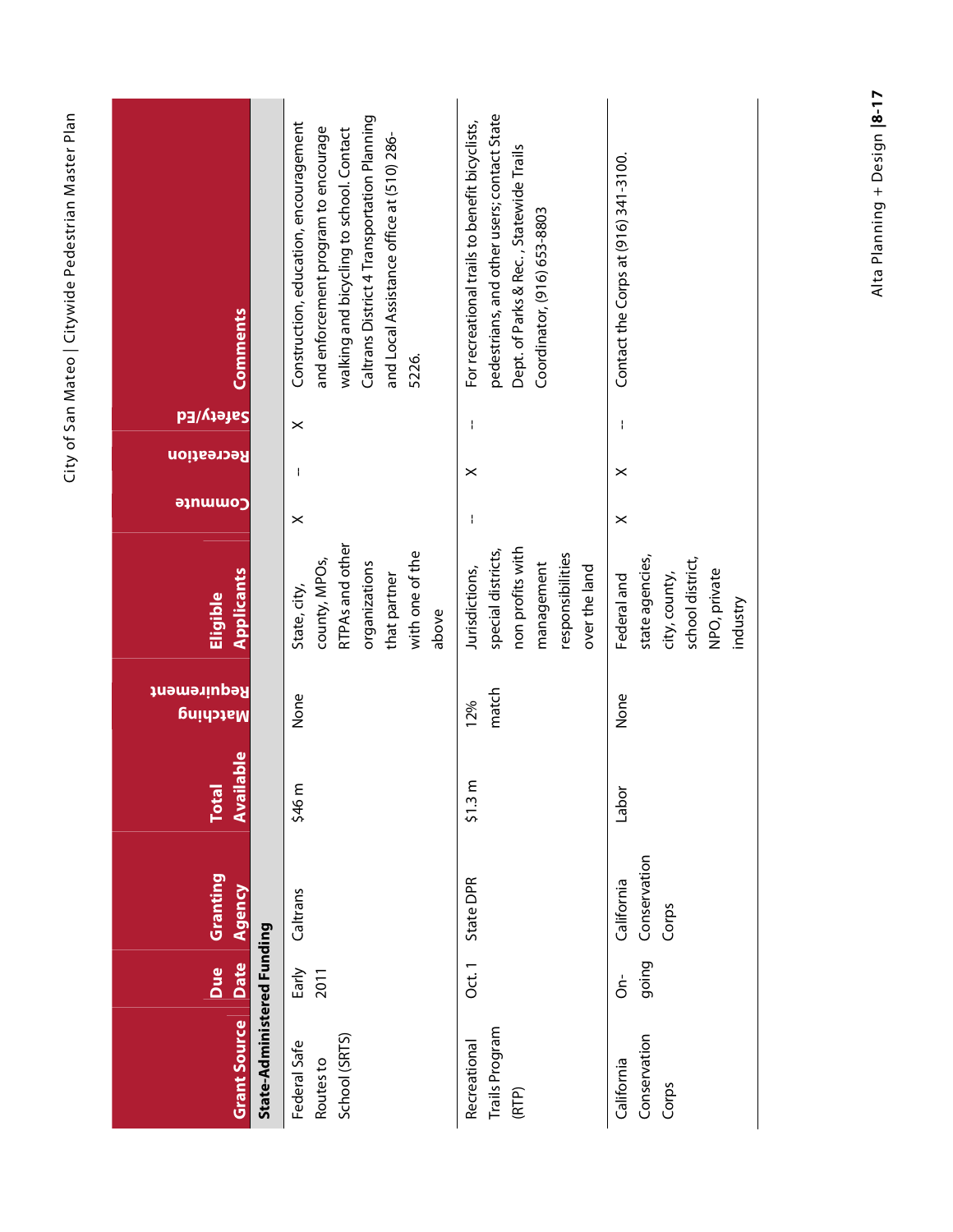| ටා       |
|----------|
|          |
|          |
|          |
|          |
|          |
|          |
| ı        |
|          |
|          |
|          |
|          |
| $\infty$ |
|          |
|          |
| ٢        |
| ۰        |
| \$       |
|          |
| ത        |
|          |

| <b>Comments</b>                | Projects that exemplify livable community<br>concepts. Contact Leigh Levine, Caltrans,<br>$(916) 651 - 6012$ | Primarily construction program to enhance<br>Contact Caltrans District 4, (510) 286-5598<br>safety of pedestrian and bicycle facilities. | corrects or improves the safety for its users.<br>bicycle/pedestrian pathway or trail that<br>Funds may be used for work on any<br>publicly-owned roadway or | Funds may be used for statewide planning,<br>and for acquiring and developing outdoor<br>recreation areas and facilities. | Funds public access for hunting, fishing, or<br>other wildlife-oriented recreation.                 |
|--------------------------------|--------------------------------------------------------------------------------------------------------------|------------------------------------------------------------------------------------------------------------------------------------------|--------------------------------------------------------------------------------------------------------------------------------------------------------------|---------------------------------------------------------------------------------------------------------------------------|-----------------------------------------------------------------------------------------------------|
| bafety/Ed                      |                                                                                                              | $\times$                                                                                                                                 | ł                                                                                                                                                            | ł                                                                                                                         | ł                                                                                                   |
| <mark>Recreation</mark>        |                                                                                                              | $\boldsymbol{\times}$                                                                                                                    | $\times$                                                                                                                                                     | $\boldsymbol{\times}$                                                                                                     | $\times$                                                                                            |
| <b>Commute</b>                 | $\times$                                                                                                     | $\times$                                                                                                                                 | $\times$                                                                                                                                                     | ł                                                                                                                         | ł                                                                                                   |
| <b>Applicants</b><br>Eligible  | MPO, RPTA, city,<br>county                                                                                   | City, county                                                                                                                             | City, county                                                                                                                                                 | City, county,<br>district                                                                                                 | public district,<br>Federal, state,<br>organization,<br>corporations<br>county, city,<br>non-profit |
| <b>Requirement</b><br>Matching | 20% local                                                                                                    | 10%                                                                                                                                      | 0%-10%                                                                                                                                                       | 50%                                                                                                                       | desirable<br>50%                                                                                    |
| Available<br>Total             | ε<br>54.5 <sub>1</sub>                                                                                       | $\epsilon$<br>\$48.5                                                                                                                     | per project<br>\$900,000                                                                                                                                     | ain<br>52.3r<br>3                                                                                                         | per project<br>\$250,000                                                                            |
| Granting<br>Agency             | Caltrans                                                                                                     | Caltrans                                                                                                                                 | Caltrans                                                                                                                                                     | DPR                                                                                                                       | WCB                                                                                                 |
| Date<br>Due                    | Nov.                                                                                                         | <b>Nuly</b><br>$\frac{5}{1}$                                                                                                             | ł                                                                                                                                                            | Nov.1                                                                                                                     | round<br>Year                                                                                       |
| <b>Grant Source</b>            | Planning Grant<br>Transportation<br>Community<br>Program<br>Based                                            | California Safe<br>School (SR2S)<br>Routes to                                                                                            | Highway Safety<br>Improvement<br>Program                                                                                                                     | Land and Water<br>Conservation<br>Fund                                                                                    | Access Program<br>Conservation<br><b>Board Public</b><br>Wildlife                                   |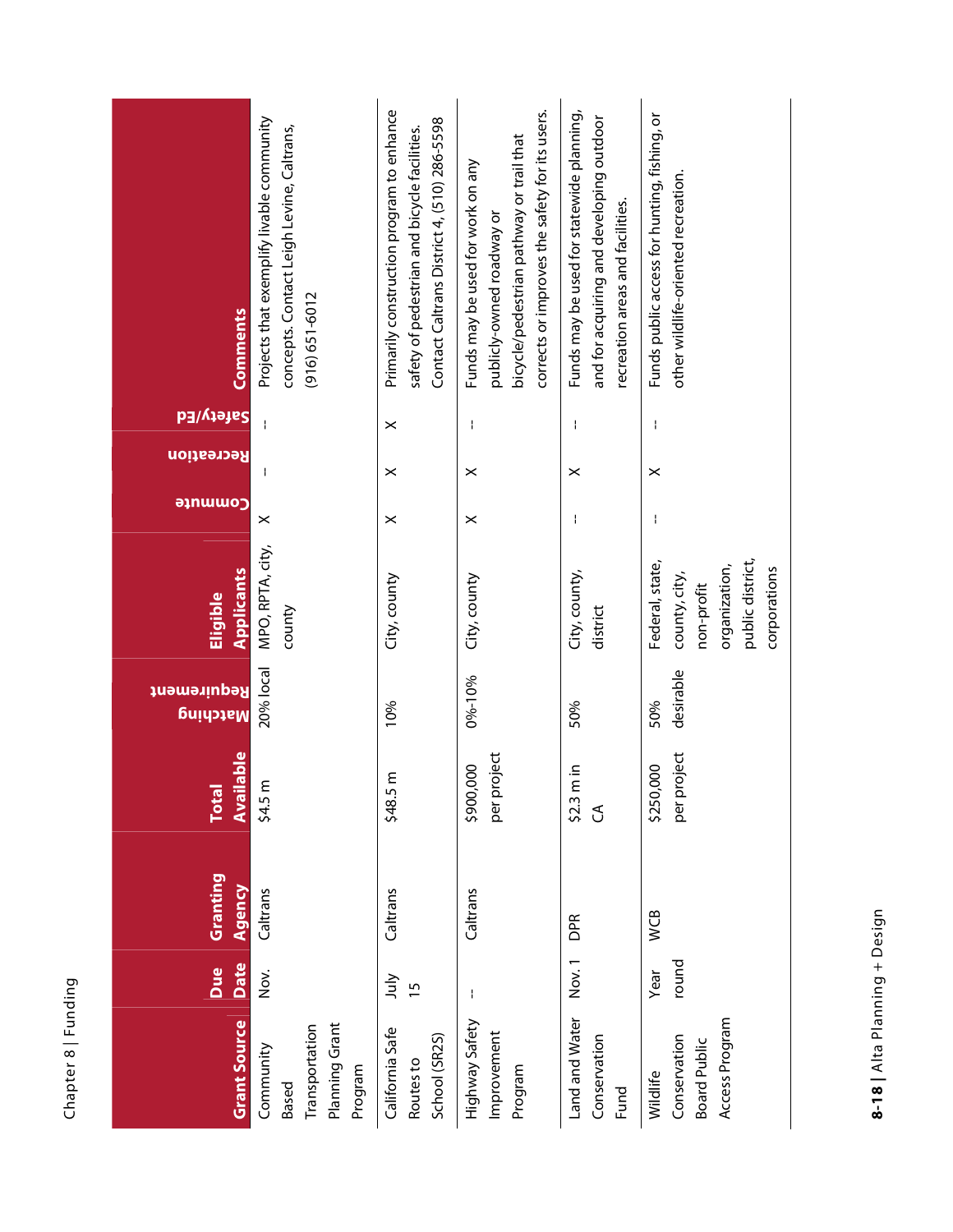| <b>Comments</b>                  | andscaping and urban forestry, resource<br>lands projects, or roadside recreation<br>Eligible projects include highway<br>facilities. | Jurisdictions work with Caltrans' districts to<br>have projects placed on the SHOPP list. | with this program. Contact Caltrans Federal<br>Bicycle and trail facilities have been funded<br>Resource Office, (916) 654-7287 | programs or address deficiencies in current<br>Grants are used to establish new traffic<br>safety programs, expand ongoing<br>programs.                       |
|----------------------------------|---------------------------------------------------------------------------------------------------------------------------------------|-------------------------------------------------------------------------------------------|---------------------------------------------------------------------------------------------------------------------------------|---------------------------------------------------------------------------------------------------------------------------------------------------------------|
| <b>Safety/Ed</b>                 |                                                                                                                                       | $\times$                                                                                  | f.                                                                                                                              | $\times$                                                                                                                                                      |
| <b>Recreation</b>                | ×                                                                                                                                     | $\times$                                                                                  | ł                                                                                                                               |                                                                                                                                                               |
| commute                          | $\times$                                                                                                                              | $\times$                                                                                  | $\mathbf{I}$                                                                                                                    | ÷                                                                                                                                                             |
| Applicants<br>Eligible           | federal or non-<br>profit entity<br>State, local,                                                                                     | governments<br>Local                                                                      | transit operators<br>City, county,                                                                                              | school districts;<br>agencies; state<br>Governmental<br>departments;<br>colleges and<br>universities;<br>emergency<br>providers<br>services<br>public<br>fire |
| Requirement<br>Matching          | None                                                                                                                                  |                                                                                           | ł                                                                                                                               | ł                                                                                                                                                             |
| <b>Available</b><br><b>Total</b> | per project<br>\$350,000                                                                                                              | \$4.68 m per<br>\$140,000-<br>project                                                     | $\mathsf E$<br>50.5                                                                                                             | maximum<br>$\frac{1}{2}$                                                                                                                                      |
| Granting<br>Agency               | NRA and<br>Caltrans                                                                                                                   | Caltrans                                                                                  | Caltrans                                                                                                                        | <b>OTS</b>                                                                                                                                                    |
| Date<br>Due                      | Sept.<br>$\overline{C}$                                                                                                               | ł                                                                                         | going<br>$\overline{\overline{5}}$                                                                                              | န္မ                                                                                                                                                           |
| <b>Grant Source</b>              | and Mitigation<br>Environmental<br>Enhancement<br>Funds                                                                               | Operations and<br>State Highway<br>Protection<br>Program                                  | Escrow Account<br>Petroleum<br>Violation<br>(PVEA)                                                                              | Office of Traffic<br>Safety (OTS)<br>Grants                                                                                                                   |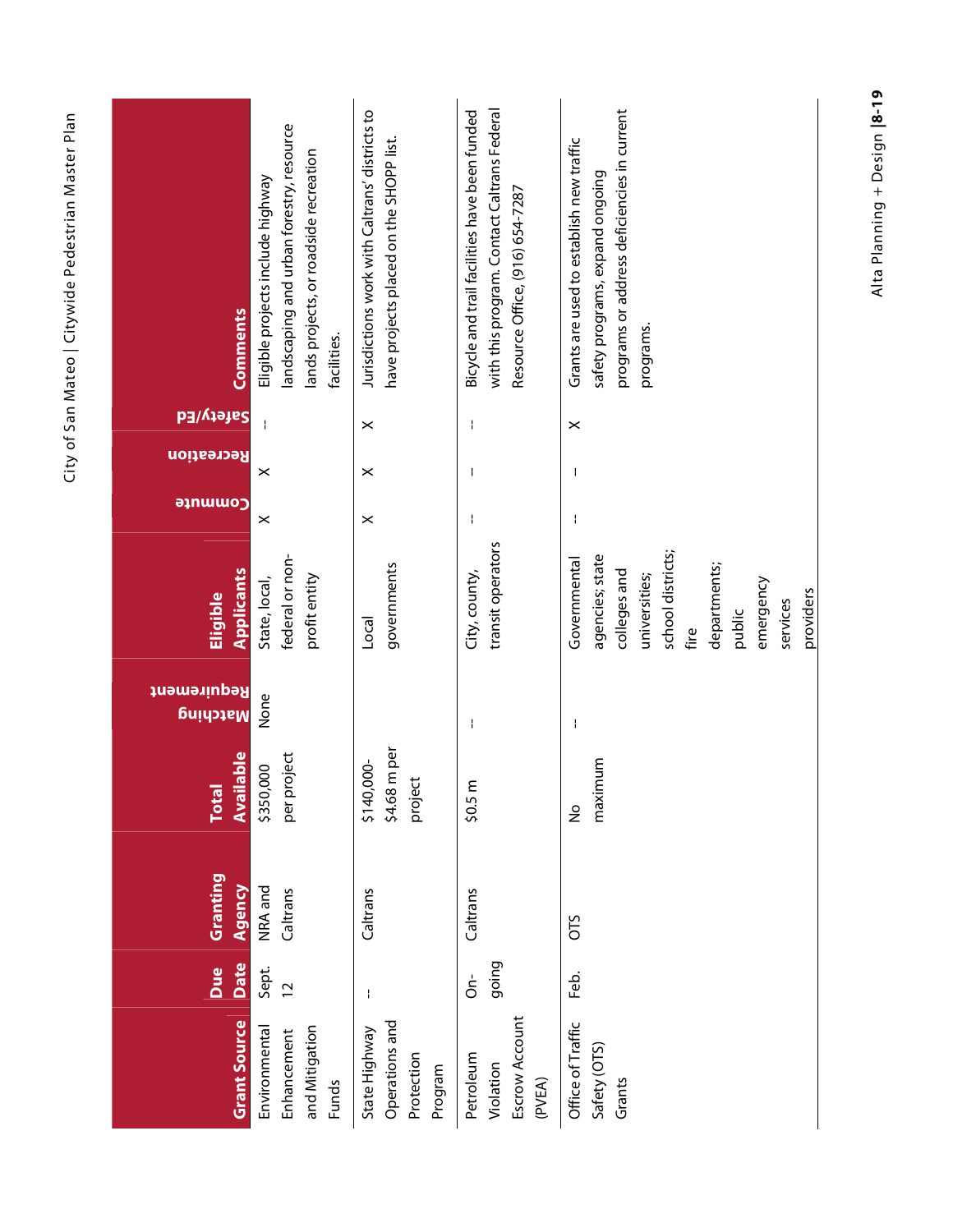| ටා       |
|----------|
|          |
|          |
|          |
|          |
|          |
| ı        |
|          |
|          |
|          |
| $\infty$ |
|          |
|          |
| C        |
| ۰        |
| ţ.       |
| æ        |
|          |
|          |

| <b>Comments</b>                  | activities such as affordable housing, anti-<br>Funds local community development<br>poverty programs, and infrastructure<br>development. |                                        | RSTP funds may be exchanged for local<br>project improves safety. Contact Cathy<br>agencies; no match may be required if<br>funds for non-federally certified local<br>Gomes, Caltrans, (916) 654-3271. | Program provides technical assistance and<br>\$400,000. Contact MTC at (510) 817-5700.<br>capital grants. TLC grants are capped at | Projects must provide a nexus to improving<br>air quality. Contact TAM (Dave Chan) at<br>415-226-0821 |
|----------------------------------|-------------------------------------------------------------------------------------------------------------------------------------------|----------------------------------------|---------------------------------------------------------------------------------------------------------------------------------------------------------------------------------------------------------|------------------------------------------------------------------------------------------------------------------------------------|-------------------------------------------------------------------------------------------------------|
| Safety/Ed                        | ł                                                                                                                                         |                                        | $\mathbf{I}$                                                                                                                                                                                            | ł                                                                                                                                  | $\mathbf{I}$                                                                                          |
| Recreation                       | ×                                                                                                                                         |                                        | $\times$                                                                                                                                                                                                | $\times$                                                                                                                           | ł                                                                                                     |
| <b>Gommute</b>                   | $\times$                                                                                                                                  |                                        | $\times$                                                                                                                                                                                                | $\times$                                                                                                                           | $\times$                                                                                              |
| Applicants<br>Eligible           | City, county                                                                                                                              |                                        | Cities, counties,<br>Caltrans, and<br>operators,<br>transit<br><b>MPOs</b>                                                                                                                              | neighborhood,<br>transit agency,<br><b>OdN</b><br>Čity,                                                                            | Public agencies<br>within TAM<br>jurisdiction                                                         |
| Requirement<br>Matching          |                                                                                                                                           |                                        | 11.47%<br>federal<br>match<br>non-                                                                                                                                                                      | None                                                                                                                               | None                                                                                                  |
| <b>Available</b><br><b>Total</b> |                                                                                                                                           |                                        | \$320 m                                                                                                                                                                                                 | $\epsilon$<br>\$16                                                                                                                 | $\epsilon$<br>\$22                                                                                    |
| Granting<br>Agency               | Development<br>Housing and<br>U.S. Dept. of<br>Urban<br>(HUD)                                                                             |                                        | RTPAs, Caltrans                                                                                                                                                                                         | MTC                                                                                                                                | TAM/BAAMQD                                                                                            |
| Date<br>Due                      | $\mathbf{I}$                                                                                                                              |                                        | varies<br>RPTA<br>$\delta$                                                                                                                                                                              | Jur.<br>23                                                                                                                         | ł                                                                                                     |
| <b>Grant Source</b>              | Development<br><b>Block Grants</b><br>Community                                                                                           | Funding Administered by Local Agencies | Program (RSTP)<br>Transportation<br>Regional<br>Surface                                                                                                                                                 | Transportation<br>Communities<br>for Livable<br>Program                                                                            | Transportation<br>Fund for Clean<br>Αir                                                               |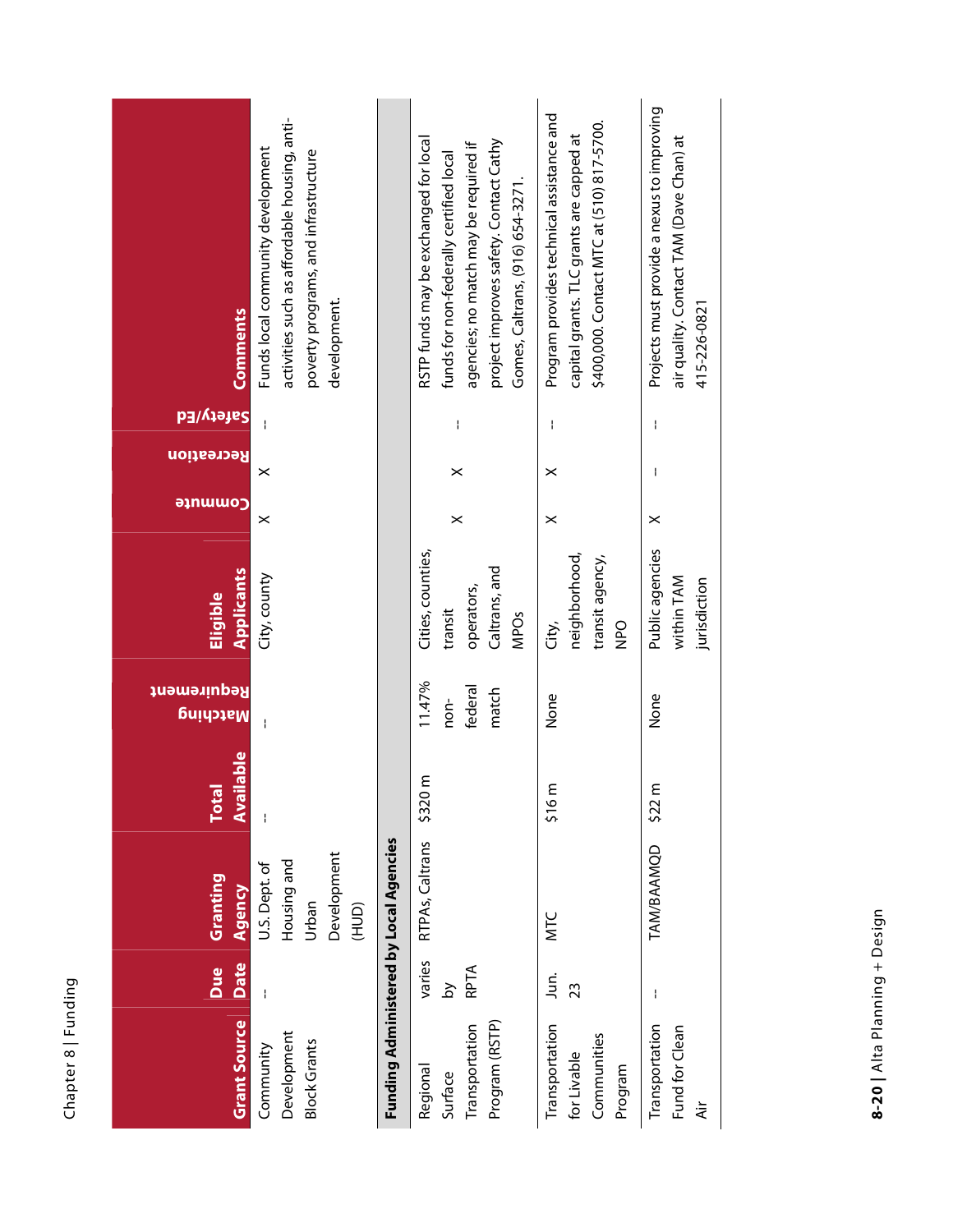| <b>Comments</b><br>Safety/Ed                 | Transform (510-740-3150) and the East Bay<br>Eligible projects must have a bridge nexus<br>(i.e., reduce congestion on one or more<br>state toll bridges). Program is run by<br>Bicycle Coalition (510-533-7433).<br>ł | comprehensive bikeway plan and must be<br>ready to implement within the next fiscal<br>included in a general plan or an adopted<br>year. Contact MTC at (510) 817-5733.<br>Projects must be included in either a<br>detailed circulation element or plan<br>H | Eligible projects include but are not limited<br>to: paths, trails, and bridges over roads and<br>highways.<br>$\boldsymbol{\times}$ | Employer Incentive Program, which allows<br>expenses, free transit tickets, and a Bicycle<br>employers to provide employees with up<br>Programs include the Commute Benefit<br>to \$230 pre-tax for most commute<br>and Pedestrian Safety Program. |
|----------------------------------------------|------------------------------------------------------------------------------------------------------------------------------------------------------------------------------------------------------------------------|---------------------------------------------------------------------------------------------------------------------------------------------------------------------------------------------------------------------------------------------------------------|--------------------------------------------------------------------------------------------------------------------------------------|----------------------------------------------------------------------------------------------------------------------------------------------------------------------------------------------------------------------------------------------------|
| Recreation                                   | $\boldsymbol{\times}$                                                                                                                                                                                                  | $\boldsymbol{\times}$                                                                                                                                                                                                                                         | $\times$                                                                                                                             | $\times$<br>÷                                                                                                                                                                                                                                      |
| anuuo                                        | ×                                                                                                                                                                                                                      | $\boldsymbol{\times}$                                                                                                                                                                                                                                         | $\boldsymbol{\times}$                                                                                                                | $\times$                                                                                                                                                                                                                                           |
| <b>Applicants</b><br>Eligible                | Public agencies                                                                                                                                                                                                        | joint powers<br>City, county,<br>agency                                                                                                                                                                                                                       | County or a City<br>Sponsored by<br>in the Count.<br>San Mateo                                                                       | and employers<br>Communities                                                                                                                                                                                                                       |
| Requirement<br>Matching                      | None                                                                                                                                                                                                                   | None                                                                                                                                                                                                                                                          | preferen<br>None;<br>ce for<br>50%                                                                                                   | None                                                                                                                                                                                                                                               |
| <b>lable</b><br><b>Total</b><br><b>Avail</b> | \$4 m                                                                                                                                                                                                                  | $(2010 - 2011)$<br>Santa Clara<br>\$1.6 M for<br>County                                                                                                                                                                                                       | \$3.0 million                                                                                                                        | Varies                                                                                                                                                                                                                                             |
| Granting<br>Agency                           | MTC                                                                                                                                                                                                                    | RPTA (MTC)                                                                                                                                                                                                                                                    | $\tilde{H}$                                                                                                                          | Alliance                                                                                                                                                                                                                                           |
| Date<br>Due                                  | Aug.                                                                                                                                                                                                                   | Jan.                                                                                                                                                                                                                                                          | Mar.                                                                                                                                 | going<br>$\overline{\delta}$                                                                                                                                                                                                                       |
| <b>Grant Source</b>                          | Safe Routes to<br>Transit                                                                                                                                                                                              | Transportation<br>Development<br>Act (TDA)<br>Article <sub>3</sub>                                                                                                                                                                                            | Measure A                                                                                                                            | Congestion and<br>Relief Alliance<br>Peninsula<br>Traffic                                                                                                                                                                                          |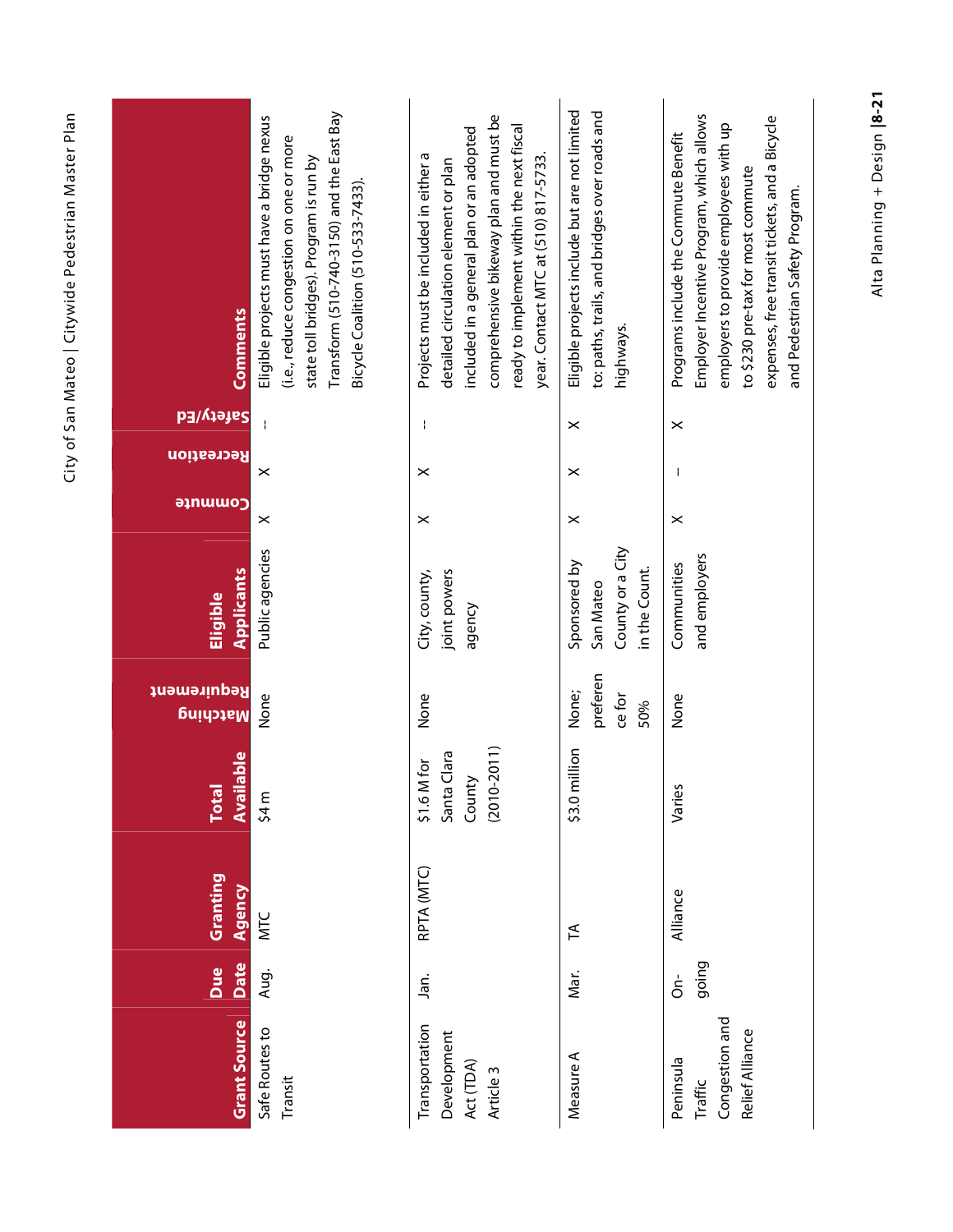| ō<br>ç<br>۰,<br>с<br>⊂<br>щ.     |  |
|----------------------------------|--|
| ∞<br>ā+<br>ć<br>י<br>Ğ<br>ے<br>L |  |

| <b>Comments</b>                | Mitigation required during land use<br>approval process. | Funds from sales taxes, property taxes, and<br>other miscellaneous taxes and fees. | boundaries. Only those who benefit from<br>should be tied to the amount of benefit<br>the improvement may be taxed. Taxes<br>A public-private partnership in which<br>additional tax or fee in order to fund<br>businesses in a defined area pay an<br>improvements within the district's<br>received. | responsible for paying back the bonds.<br>Property owners within the district are      | Funds from property and sales taxes and<br>some fee revenues | standards applicable to new development.<br>Incorporated into development or design |
|--------------------------------|----------------------------------------------------------|------------------------------------------------------------------------------------|--------------------------------------------------------------------------------------------------------------------------------------------------------------------------------------------------------------------------------------------------------------------------------------------------------|----------------------------------------------------------------------------------------|--------------------------------------------------------------|-------------------------------------------------------------------------------------|
| <b>bafety/Ed</b>               |                                                          | $\boldsymbol{\times}$                                                              | $\boldsymbol{\times}$                                                                                                                                                                                                                                                                                  | $\times$                                                                               | $\boldsymbol{\times}$                                        | ł                                                                                   |
| Recreation                     | ×                                                        | $\boldsymbol{\times}$                                                              | $\times$                                                                                                                                                                                                                                                                                               | $\times$                                                                               | $\boldsymbol{\times}$                                        | $\boldsymbol{\times}$                                                               |
| <b>ajnwwo</b>                  | $\times$                                                 | $\boldsymbol{\times}$                                                              | $\times$                                                                                                                                                                                                                                                                                               | $\times$                                                                               | $\boldsymbol{\times}$                                        | $\times$                                                                            |
| <b>Applicants</b><br>Eligible  |                                                          | City, county                                                                       | private industry,<br>neighborhoods,<br>communities<br>joint powers<br>City, county,<br>authority,                                                                                                                                                                                                      | joint powers of<br>special district,<br>school district,<br>City, county,<br>authority | City                                                         | ł                                                                                   |
| Requirement<br><u>Natching</u> |                                                          | ł                                                                                  | ł                                                                                                                                                                                                                                                                                                      |                                                                                        | ł                                                            | ł                                                                                   |
| ilable<br>Tota<br><b>Avai</b>  |                                                          | ł                                                                                  | ł                                                                                                                                                                                                                                                                                                      | ł                                                                                      | ł                                                            | $\mathbf{I}$                                                                        |
| Granting<br>Agency             | City, county                                             | City                                                                               | joint powers<br>City, county,<br>authority                                                                                                                                                                                                                                                             | special district,<br>school district,<br>joint powers<br>City, county,<br>authority    | Ğ                                                            | City, county                                                                        |
| Date<br><b>Due</b>             |                                                          | ł                                                                                  | ł                                                                                                                                                                                                                                                                                                      |                                                                                        | ł                                                            | $\mathbf{I}$                                                                        |
| <b>Grant Source</b>            | Construction<br>New                                      | General Funds                                                                      | Improvement<br><b>Districts</b><br>Special                                                                                                                                                                                                                                                             | Facilities Act<br>Community<br>Mello-Roos                                              | Recreation<br>Parks and<br><b>Funds</b>                      | Integration into<br>Larger Projects                                                 |

8-22 | Alta Planning + Design **8-22 |** Alta Planning + Design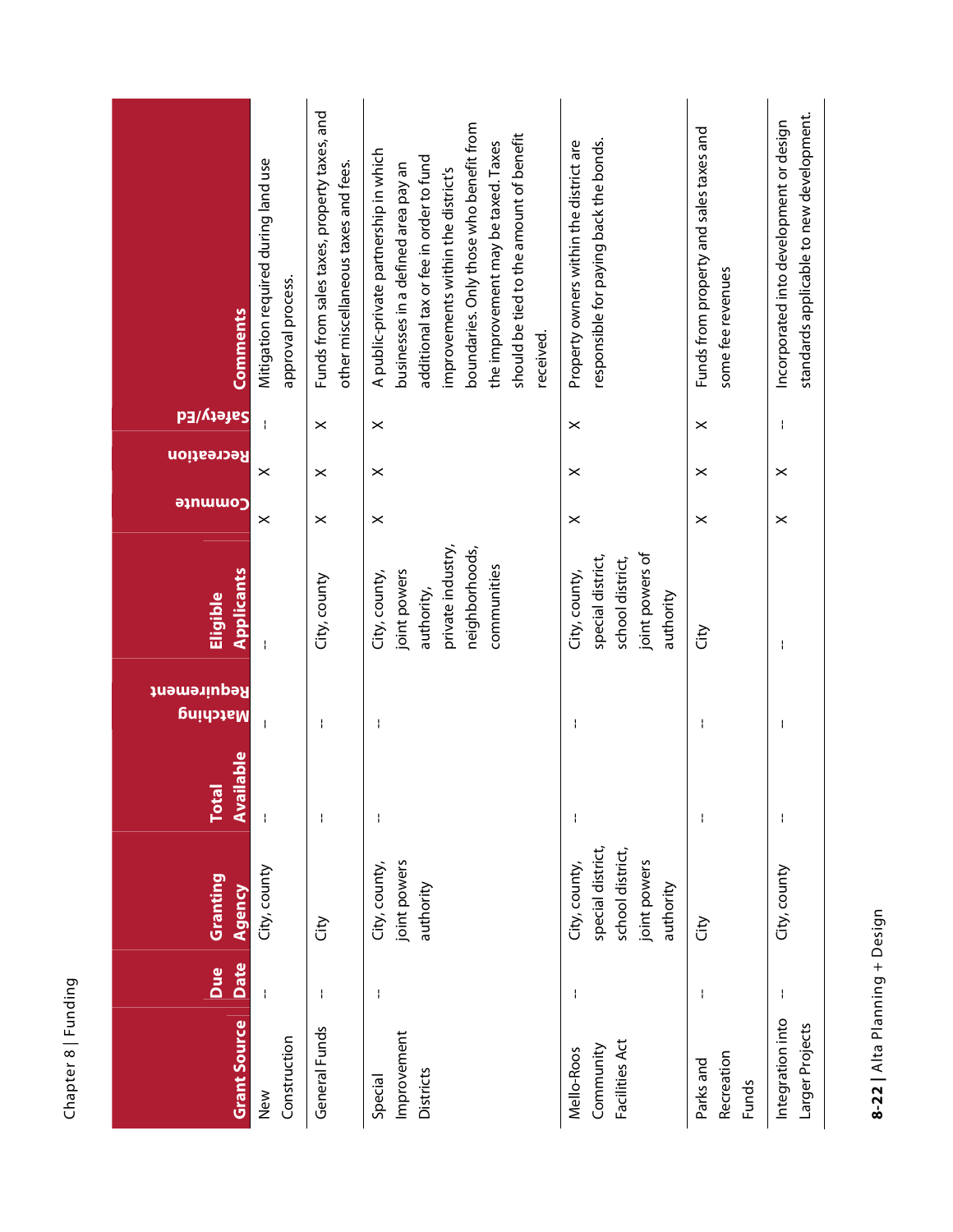| <b>Comments</b>                  |                                               | Eligible projects include transportation and<br>"smart-growth" types of projects. | Community-based initiative to implement<br>improvements.               |
|----------------------------------|-----------------------------------------------|-----------------------------------------------------------------------------------|------------------------------------------------------------------------|
| <b>Safety/Ed</b>                 |                                               |                                                                                   |                                                                        |
| Recreation                       |                                               | $\times$                                                                          | $\times$                                                               |
| <b>ອ</b> ຸກພພ໐ງ                  |                                               | ł                                                                                 | ×                                                                      |
|                                  |                                               | ×                                                                                 | $\times$                                                               |
| <b>Applicants</b><br>Eligible    |                                               | organizations,<br>government,<br>non-profit<br>others<br>Local                    | private industry,<br>Public agency,<br>community<br>schools,<br>groups |
| Requirement<br><u>Natching</u>   |                                               | None                                                                              | I                                                                      |
| <b>Available</b><br><b>Total</b> |                                               | \$75,000 -<br>\$300,000                                                           | I                                                                      |
| Due Granting                     | <b>Funding Administered by Local Agencies</b> | EPA                                                                               | I                                                                      |
|                                  |                                               | Mar.                                                                              | I                                                                      |
| Grant Source Date Agency         |                                               | Environment<br>Community<br>Action for a<br>Renewed<br>(CARE)                     | Volunteer and<br>Public-Private<br>Partnerships                        |